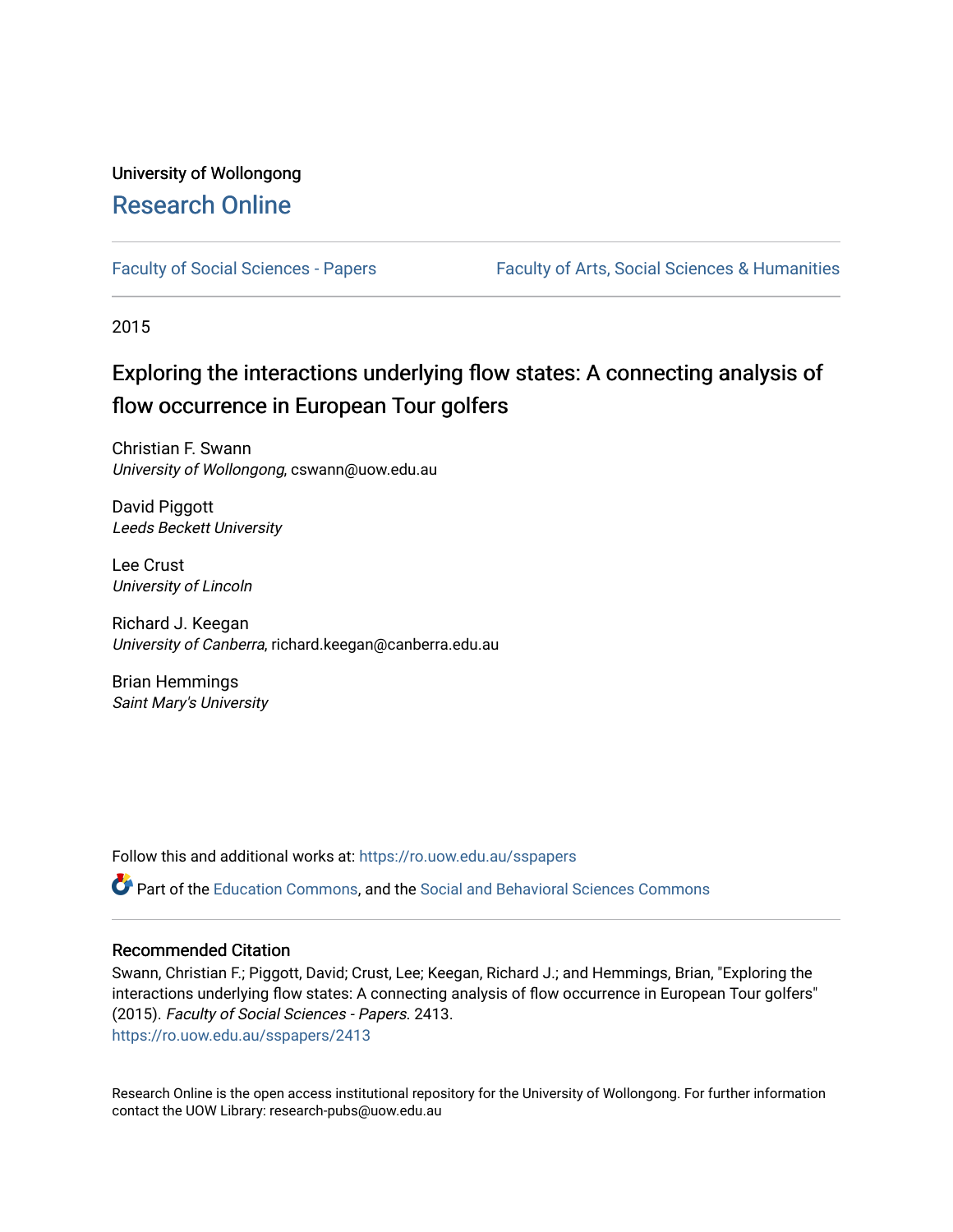# Exploring the interactions underlying flow states: A connecting analysis of flow occurrence in European Tour golfers

## **Abstract**

Objectives: Research to date has identified a range of factors suggested to facilitate flow states in sport. However, less attention has focused on how exactly those facilitating factors influence the occurrence of flow. Therefore, this study aimed to explore the specific ways in which such facilitators influenced flow occurrence in European Tour golfers. Design: Qualitative design. Method: Ten full-time golfers from the European Tour (M age=37; SD=13.08) participated in semi-structured interviews investigating the occurrence of their flow states. Data were interpreted using an iterative process of thematic and connecting analyses. Results: Ten facilitators of flow were identified, of which commitment and the caddie have not been reported previously. Twenty four connecting links were identified in the data, through which the caddie, effective preparation, and high-quality performance appeared to be most influential for flow occurrence. Confidence and concentration also emerged as key constructs underlying the flow experience in this setting. Conclusion: A central contribution of this study is the identification of ways in which facilitating factors could influence flow occurrence in elite golf. This process adds detail to understanding of flow occurrence, and moves beyond simply identifying factors which are associated with the experience. As such, connecting analysis is proposed as an additional strategy for qualitatively investigating flow occurrence in sport. Results are discussed in relation to previous literature, and recommendations are identified for researchers, athletes, coaches and practitioners.

### Keywords

occurrence, golfers, flow, analysis, underlying, interactions, connecting, exploring, european, tour, states

#### **Disciplines**

Education | Social and Behavioral Sciences

### Publication Details

Swann, C., Piggott, D., Crust, L., Keegan, R. & Hemmings, B. (2015). Exploring the interactions underlying flow states: A connecting analysis of flow occurrence in European Tour golfers. Psychology of Sport and Exercise, 16 (P3), 60-69.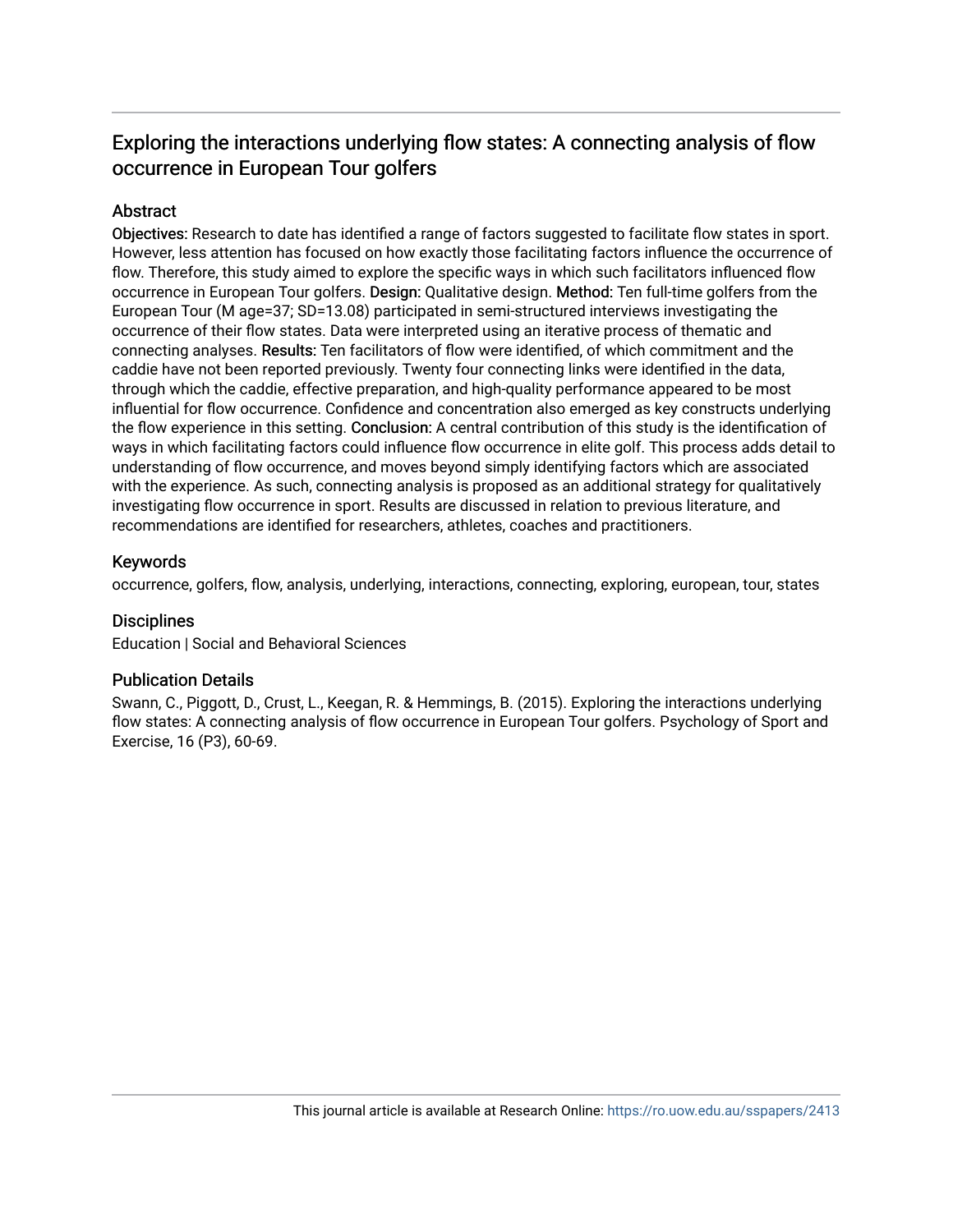| $\mathbf{1}$   | Running Head: CONNECTING ANALYSIS OF FLOW IN ELITE GOLF                                                                                          |
|----------------|--------------------------------------------------------------------------------------------------------------------------------------------------|
| $\overline{2}$ |                                                                                                                                                  |
| 3              | Exploring the Interactions Underlying Flow States: A Connecting Analysis of Flow                                                                 |
| 4              | Occurrence in European Tour Golfers                                                                                                              |
| 5              |                                                                                                                                                  |
| 6              | Christian Swann <sup>a</sup> , David Piggott <sup>b</sup> , Lee Crust <sup>a</sup> , Richard Keegan <sup>c</sup> , & Brian Hemmings <sup>d</sup> |
| 7              |                                                                                                                                                  |
| 8              | <sup>a</sup> University of Lincoln; <sup>b</sup> Leeds Metropolitan University; <sup>c</sup> University of Canberra                              |
| 9              | <sup>d</sup> St. Mary's University                                                                                                               |
| 10             |                                                                                                                                                  |
| 11             |                                                                                                                                                  |
| 12             |                                                                                                                                                  |
| 13             |                                                                                                                                                  |
| 14             |                                                                                                                                                  |
| 15             | <b>Author Note</b>                                                                                                                               |
| 16             | Christian Swann and Lee Crust are with the School of Sport and Exercise Science,                                                                 |
| 17             | University of Lincoln, Brayford Pool, Lincoln, LN6 7TS, UK; David Piggott is with the                                                            |
| 18             | Carnegie School of Sport, Leeds Metropolitan University, Leeds, LS1 3HE, UK; Richard                                                             |
| 19             | Keegan is with the Research Institute for Sport and Exercise, University of Canberra,                                                            |
| 20             | Canberra, ACT 2601, Australia; Brian Hemmings is with the School of Sport, Health, and                                                           |
| 21             | Applied Science, St. Mary's University, Twickenham, TW1 4SX, UK.                                                                                 |
| 22             |                                                                                                                                                  |
| 23             | Correspondence concerning this article should be addressed to Christian Swann, School                                                            |
| 24             | of Sport and Exercise Science, University of Lincoln, Brayford Pool, Lincoln, LN6 7TS.                                                           |
| 25             | Email: cswann@lincoln.ac.uk; Telephone: (+44) 1522 886 030.                                                                                      |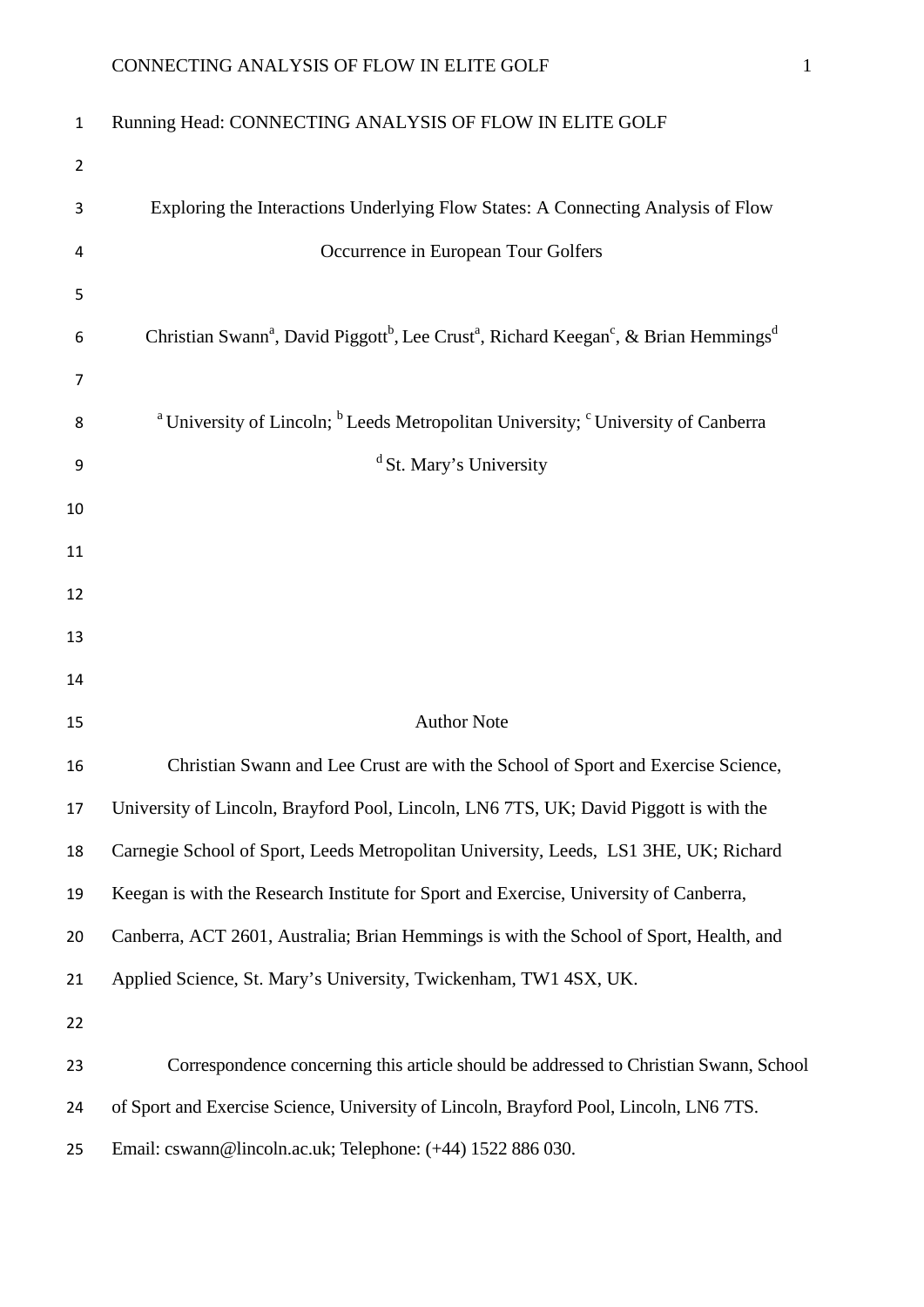| $\mathbf 1$    | <b>Abstract</b>                                                                                              |  |  |  |
|----------------|--------------------------------------------------------------------------------------------------------------|--|--|--|
| $\overline{2}$ | Objectives: Research to date has identified a range of factors suggested to facilitate flow                  |  |  |  |
| 3              | states in sport. However, less attention has focused on how those facilitating factors influence             |  |  |  |
| 4              | the occurrence of flow. Therefore, this study aimed to explore the specific ways in which                    |  |  |  |
| 5              | such facilitators influenced flow occurrence in European Tour golf.                                          |  |  |  |
| 6              | Design: Qualitative design.                                                                                  |  |  |  |
| $\overline{7}$ | <b>Method:</b> Ten full-time golfers from the European Tour ( <i>M</i> age = 37; $SD = 13.08$ ) took part in |  |  |  |
| $\,8\,$        | semi-structured interviews investigating the occurrence of their flow states. Data were                      |  |  |  |
| 9              | interpreted using an iterative process of thematic and connecting analyses.                                  |  |  |  |
| 10             | <b>Results:</b> Ten facilitators of flow were identified, of which commitment and the caddie do not          |  |  |  |
| 11             | appear to have been reported previously. Twenty four connecting links were identified in the                 |  |  |  |
| 12             | data, through which the caddie, effective preparation, and high-quality performance appeared                 |  |  |  |
| 13             | to be most influential for flow occurrence. Confidence and concentration also emerged as key                 |  |  |  |
| 14             | constructs underlying the flow experience in this setting.                                                   |  |  |  |
| 15             | Conclusion: A central contribution of this study is the identification of ways in which                      |  |  |  |
| 16             | facilitating factors could influence flow occurrence in elite golf. This process adds detail to              |  |  |  |
| 17             | understanding of flow occurrence, and moves beyond simply identifying factors which are                      |  |  |  |
| 18             | associated with the experience. As such, connecting analysis is proposed as an additional                    |  |  |  |
| 19             | strategy for qualitatively investigating flow occurrence in sport. Results are discussed in                  |  |  |  |
| 20             | relation to previous literature, and recommendations are identified for researchers, athletes,               |  |  |  |
| 21             | coaches and practitioners.                                                                                   |  |  |  |
| 22             |                                                                                                              |  |  |  |
| 23             |                                                                                                              |  |  |  |
| 24             | Keywords: optimal experience; peak performance; qualitative methods; caddie; mental                          |  |  |  |

toughness.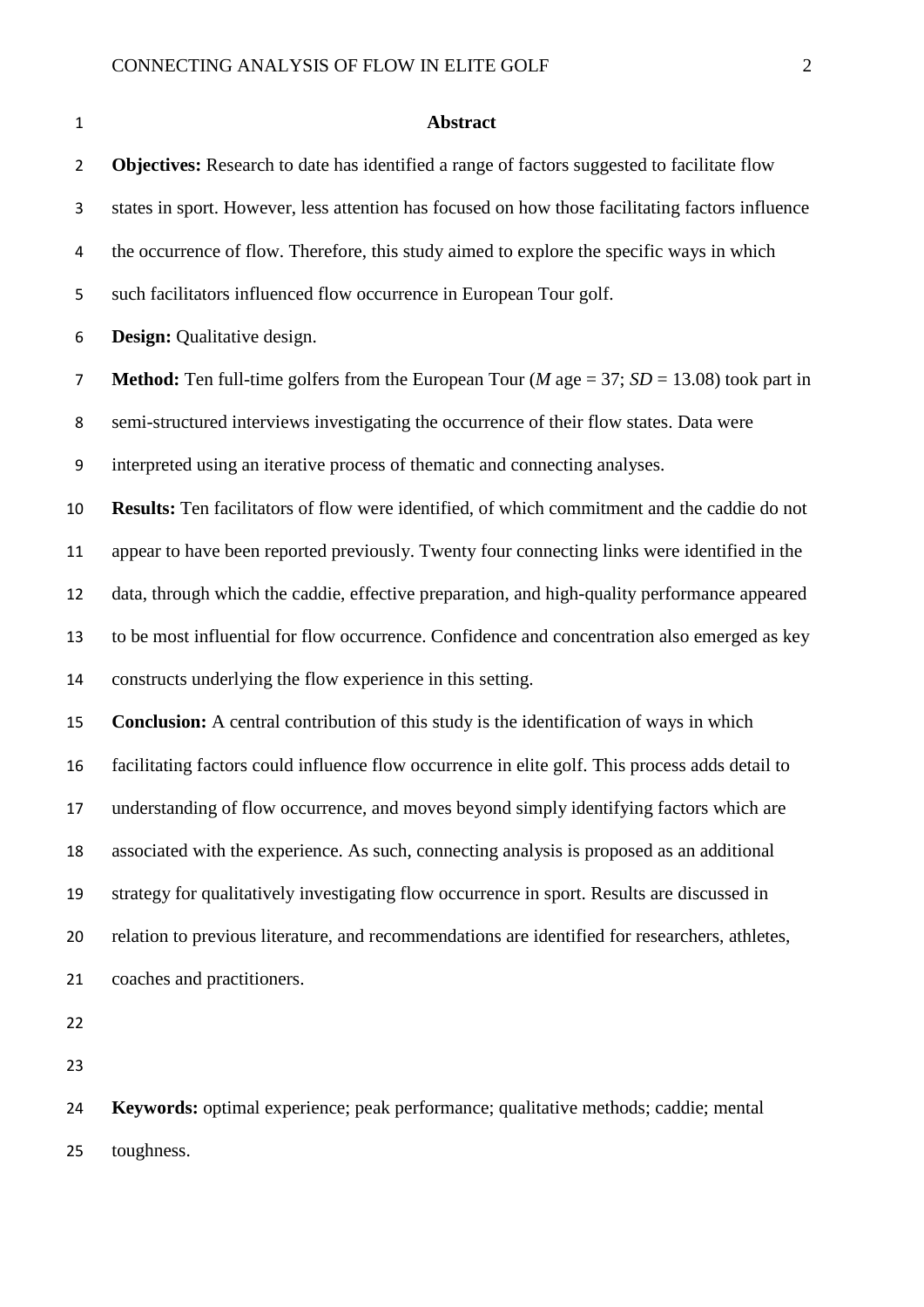| $\mathbf{1}$ | <b>Exploring the Interactions Underlying Flow States: A Connecting Analysis of Flow</b>             |
|--------------|-----------------------------------------------------------------------------------------------------|
| 2            | <b>Occurrence in European Tour Golfers</b>                                                          |
| 3            | The flow experience (Csikszentmihalyi, 1975; 2002) is regarded as an optimal state                  |
| 4            | during which individuals are challenged to their limits, but perceive that they have the skills     |
| 5            | to meet these demands and as a result, are reported to function at their fullest capacity in an     |
| 6            | effortless and enjoyable manner. Individuals experiencing flow also report being fully              |
| 7            | concentrated on the activity to the point that they become totally absorbed in it, and perceive     |
| 8            | a sense of control over what they are doing (Csikszentmihalyi, 2002). Flow states are               |
| 9            | associated with peak performance (Jackson & Roberts, 1992) and are believed to generate             |
| 10           | positive psychological outcomes such as enhanced wellbeing, improved self-concept and               |
| 11           | positive subjective experience (Csikszentmihalyi, 1975; 2002). Therefore, understanding the         |
| 12           | nature of flow and its occurrence is extremely valuable for athletes, practitioners, and            |
| 13           | researchers. To date, a range of factors have been reported to facilitate flow occurrence in sport. |
| 14           | However, there is less clarity as to the specific ways in which those factors can influence its     |
| 15           | occurrence. Therefore, in this article our aim is to explore the ways in which facilitating factors |
| 16           | are perceived to influence flow occurrence in the elite setting of European Tour golf.              |

**Flow Occurrence in Sport**

 Flow is frequently conceptualized as nine dimensions (Csikszentmihalyi, 2002; Jackson & Csikszentmihalyi, 1999). Flow usually occurs in situations of *challenge-skills balance,*  where individuals subjectively perceive that they are required to extend beyond their normal capabilities, yet still believe that the task is achievable. Hence, individuals in flow require specific, *clear goals* to strive to achieve, while also receiving *unambiguous feedback*  regarding their progression towards these goals. The individual experiences complete *concentration on the task at hand*, with no extraneous or distracting thoughts, which can also lead to *action-awareness merging*, whereby the person becomes totally absorbed or immersed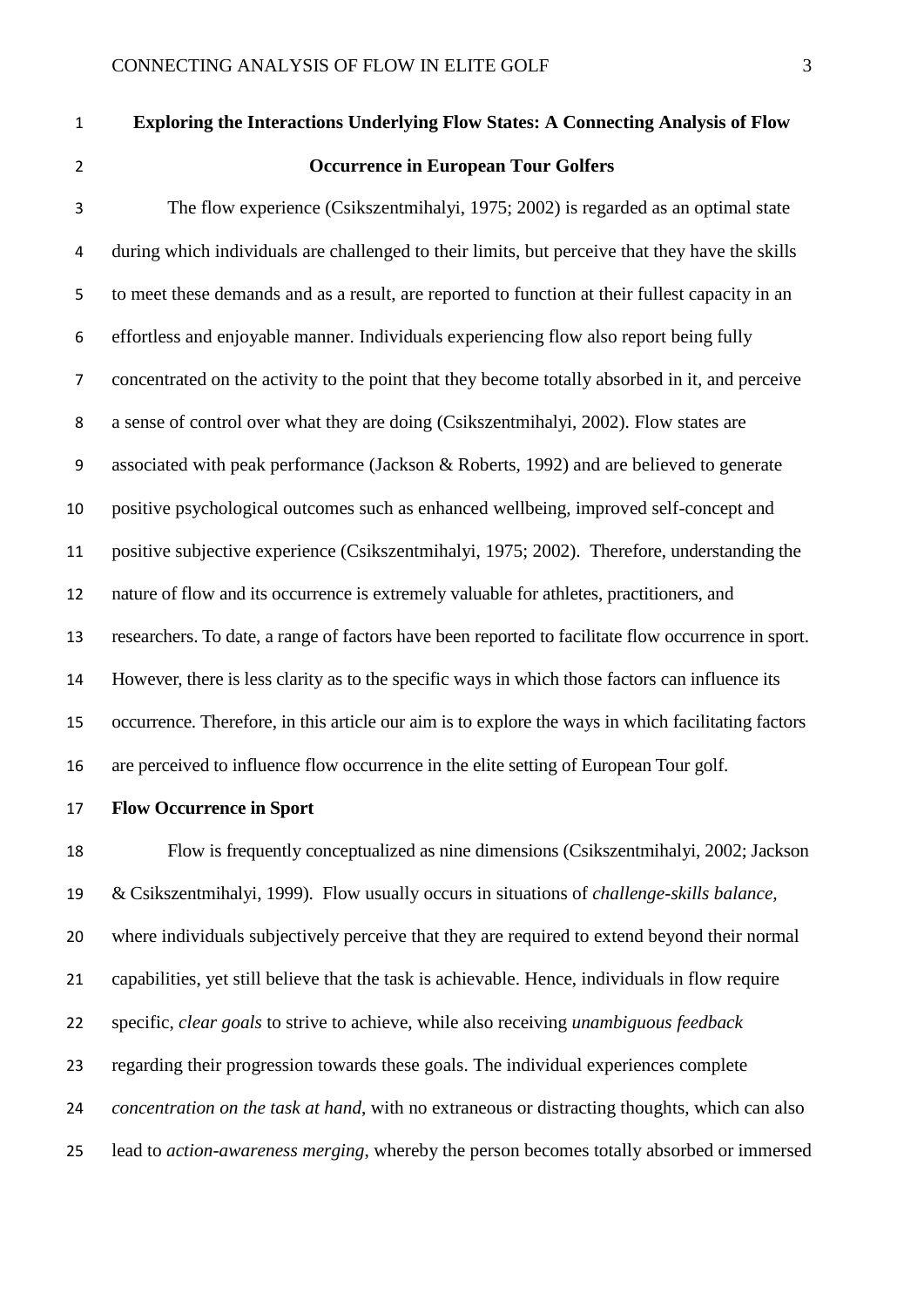in the activity. A *loss of self-consciousness* can also occur in the form of an absence of negative thoughts or doubt, as can a *sense of control* over the performance or outcome of the activity, and a *transformation of time* (i.e., speeding up or slowing down). The combination of these first eight dimensions leads to the ninth, *autotelic experience,* which signifies that flow is an enjoyable and intrinsically rewarding experience.

 Despite over 20 years of research, there remains uncertainty as to specifically when and how flow states occur. Instead, these experiences are still regarded by researchers and athletes as being elusive and unpredictable (Chavez, 2008). Indeed, flow "often eludes the seeker, presenting itself on relatively rare occasions" (Jackson, Martin & Eklund, 2008, p. 561), and flow has been described as one of the least understood phenomena in sport (Jackson & Csikszentmihalyi, 1999).

 To investigate how flow occurs in sport, researchers have focused on qualitatively identifying the factors perceived to influence (i.e., facilitate, prevent, and disrupt) these states (see Chavez, 2008; Jackson, 1992, 1995; Russell, 2001). Ten factors have been identified as facilitating, preventing, and disrupting flow across a range of sports (Author 1 et al., 2012a). These factors include focus, preparation, motivation, arousal, thoughts and emotions, confidence, environmental and situational conditions, feedback, performance, and team play and interaction (Author 1 et al., 2012a). In their positive form, these factors facilitate flow. However, if they are absent (e.g., preparation) or inappropriate (e.g., arousal, focus), they can prevent the experience. Further, if certain factors develop in their negative form (e.g., inappropriate focus, loss of confidence) during the experience, then flow can be disrupted. One possible reason for the elusive nature of flow is that researchers have generally (and necessarily) focused on identifying the factors that influence flow. However, researchers have rarely discussed *how* those factors specifically influence its occurrence. For example, Jackson (1995) did discuss that preparation and "knowing everything was in place allowed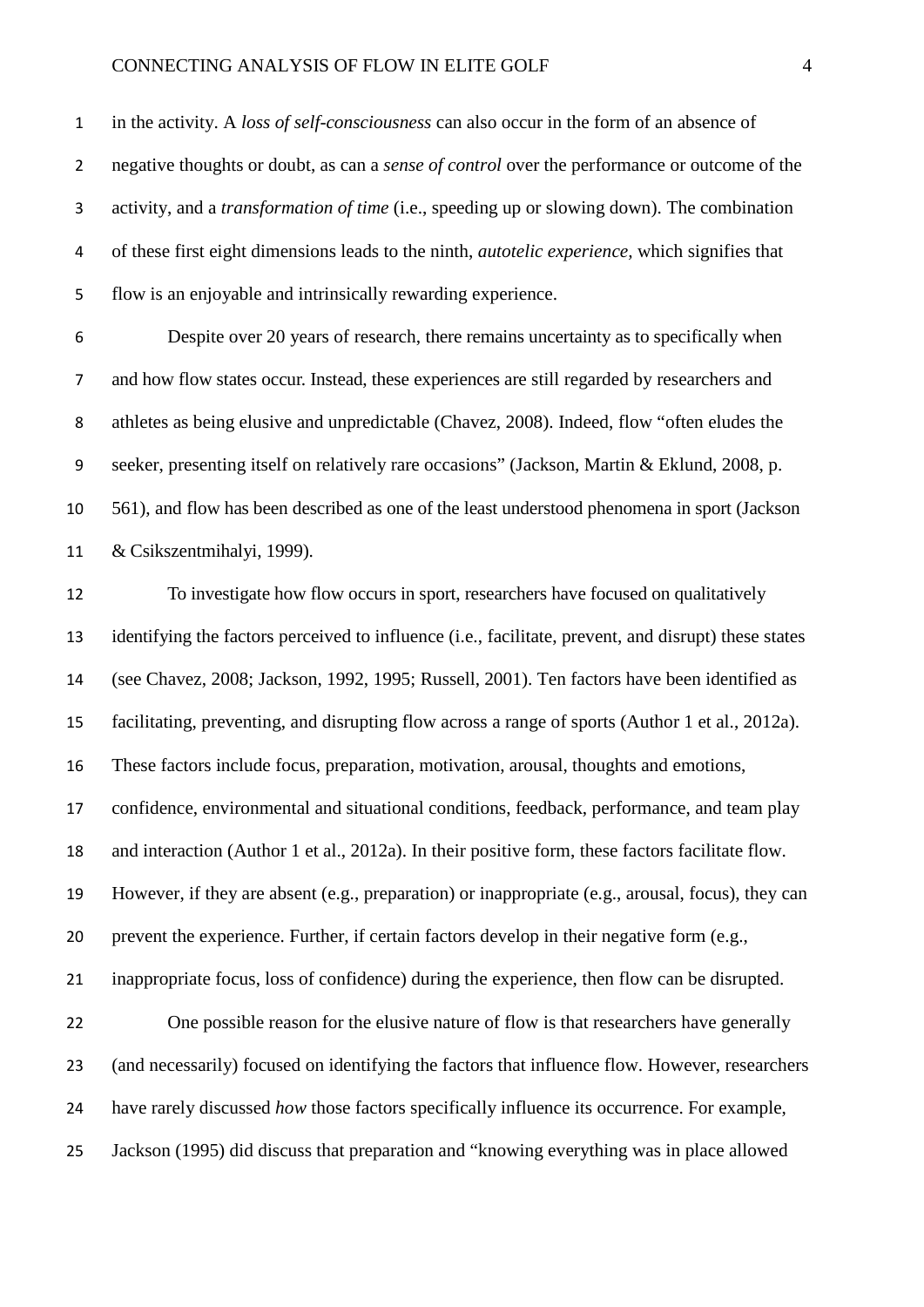the athlete to focus on the task" (p.147) were facilitative, and while the additional detail is useful, such statements were only clearly provided in two out of the ten facilitators identified. Studies have not explicitly explored or formalised the ways in which each influencing factor could affect flow. In turn, most knowledge of flow occurrence thus far has been based on associations, that is, understanding which factors have simply been present when flow has occurred previously (e.g., Chavez, 2008; Jackson, 1995; Russell, 2001). As Kimiecik and Stein (1992) noted:

 It is one thing to know, for example, that a flow experience is accompanied by focused concentration, feelings of control, and clear goals. It is quite another to know why or how the flow experience actually occurred… The former emphasizes description; the 11 latter focuses on the mechanisms underlying the experience (p.148).

 By investigating how each influencing factor affects flow, researchers could start to uncover the mechanisms and interactions that may underlie its occurrence.

 One way of exploring such mechanisms could be through qualitative analysis strategies, because: "explanation is dependent on the analysis strategy used as well as the data collected" (Maxwell, 2004, p.255). To date, studies have used inductive content analysis to identify raw data codes, higher-order themes, and general dimensions which are categorised based on similarity, and represent factors facilitating flow (see Chavez, 2008; Jackson, 1992, 1996; Russell, 2001; Sugiyama & Inomata, 2005). While this approach has been useful for 20 identifying the factors associated with flow occurrence, it is more difficult for researchers to explicitly explore how those factors actually influence flow.

 An alternative approach could be "connecting" (Maxwell, 2012) or "linking" (Dey, 1993; Spencer et al., 2014) analysis. Instead of segmenting data and then *categorising* these segments to create a structure of similarities and differences, this analysis strategy segments the data and then *connects* these segments into a relational order (Maxwell, 2012). In turn,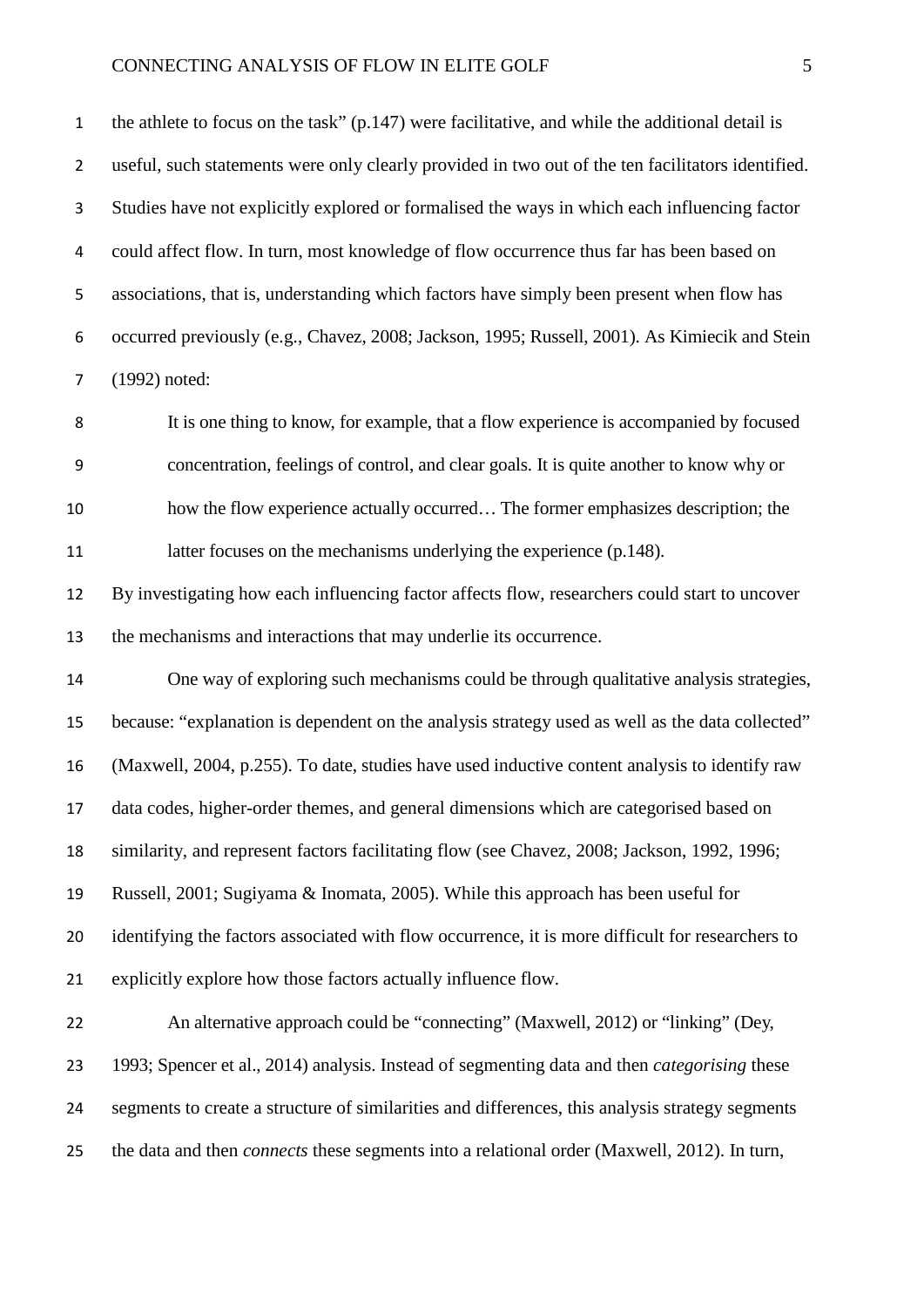connecting analysis attempts to explicitly identify relationships and interactions between constructs in the data:

 Categorising the data allows us to compare observations in terms of relations of similarity and difference... [But] in breaking up the data, we lose our sense of process – of how things interact or 'hang together.' To capture this information, we need to link our data as well as categorise it (Dey, 1993, p.152).

 This approach can increase understanding of the data, and allow the researcher to identify key relationships which tie the data together which we might otherwise be blind to (Maxwell,

2011).

 Connecting analysis displays similarity to axial coding in the grounded theory method (Strauss & Corbin, 1998); however there are important differences in how those connections are generated. Strauss and Corbin (1998) propose the use of a paradigm model during axial coding - a predetermined organising scheme or conceptual plan, suggested to help the researcher think systematically about the data and pose questions about how categories of data relate to each other. The paradigm model has been criticised for being too prescriptive (Charmaz, 2006; Glaser, 1992; Kendall, 1999) as it does not let the conceptualisation lead the analysis, and the researcher may only see what fits into a predetermined conceptual plan. Charmaz (2006) recommended a less formalised approach to axial coding by reflecting on relationships between categories and concepts. While Charmaz's approach may be less prescriptive, it relies on the researcher's interpretation of possible relationships, rather than dealing with the analysis of relationships solely in the data (see Maxwell, 2011). Further, connecting analysis stems from a realist ontology (e.g., Sayer, 1992) which views causality in terms of causal mechanisms and processes rather than regularities, and sees contextual influences and mental processes as integral to causal explanation (Maxwell, 2004). This realist view of causation is also compatible with, and supports the use of, qualitative research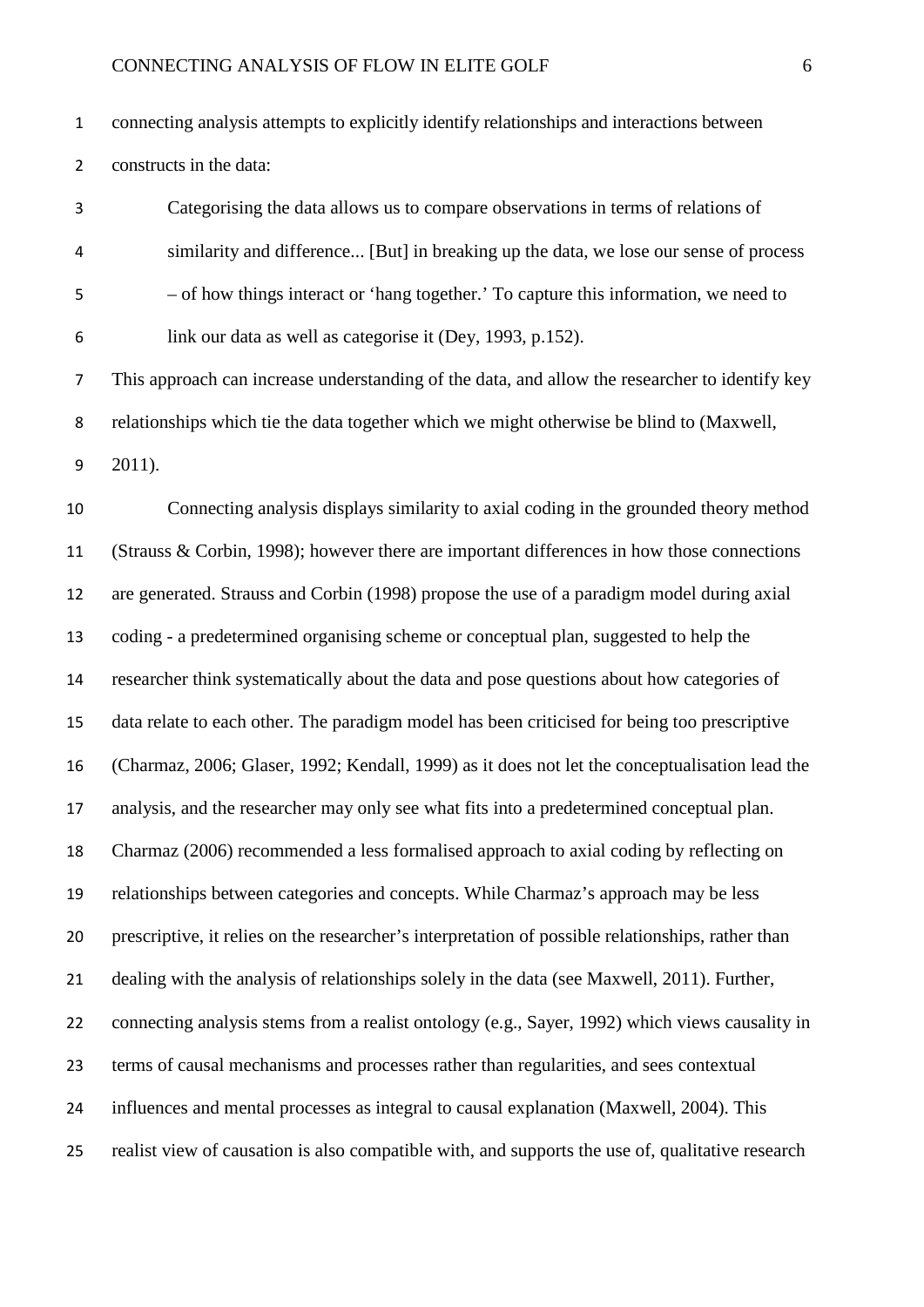(see Maxwell, 2004). As such, connecting analysis has an explicit focus on mechanisms that cause phenomena, and aims to identify specific links and relationships in the data, without using a predetermined model. Therefore, connecting analysis could be understood as a realist revision of axial coding, and an alternative for exploring the ways in which facilitating factors are perceived to influence flow. By employing connecting analysis, it may be possible to tentatively propose underlying mechanisms of flow, and identify relationships for future testing (Popper, 1959).

 It is suggested that flow may differ between sports and standards of performance (e.g., Chavez, 2008), and studying athletes from a single setting (i.e., one standard of athletes from one sport) could help researchers make clearer comparisons, and explore possible differences. This is likely to provide more specific understanding of flow occurrence in that context, and more relevant and specific information for athletes, coaches, and practitioners. More specifically, the self-paced nature of golf, with competitive rounds lasting up to 6 hours, means that there are often long periods of time between each shot. This time allows for reflection on the performance as well as over-thinking and distraction (Singer, 2002), meaning that golfers could be a particularly useful sample for exploring the occurrence of flow in terms of its facilitators and connections. Also, it is suggested that highly skilled individuals are more likely to achieve flow (Jackson, 1996) and that more can be learnt from studying elite athletes (Griffith, 1925). Therefore, this study was interested specifically in elite golfers.

 While golf is receiving increasing attention in flow research (e.g., Author 1 et al., 2014; Nicholls, Polman & Holt, 2005; Pates, 2013; Pates & Maynard, 2000), it appears that only one study to date has explored factors facilitating flow specifically at the elite level. Author 1 et al. (2012b) interviewed professional golfers who had competed on the Challenge and Europro Tours (second and third tiers respectively), and part-time on the European Tour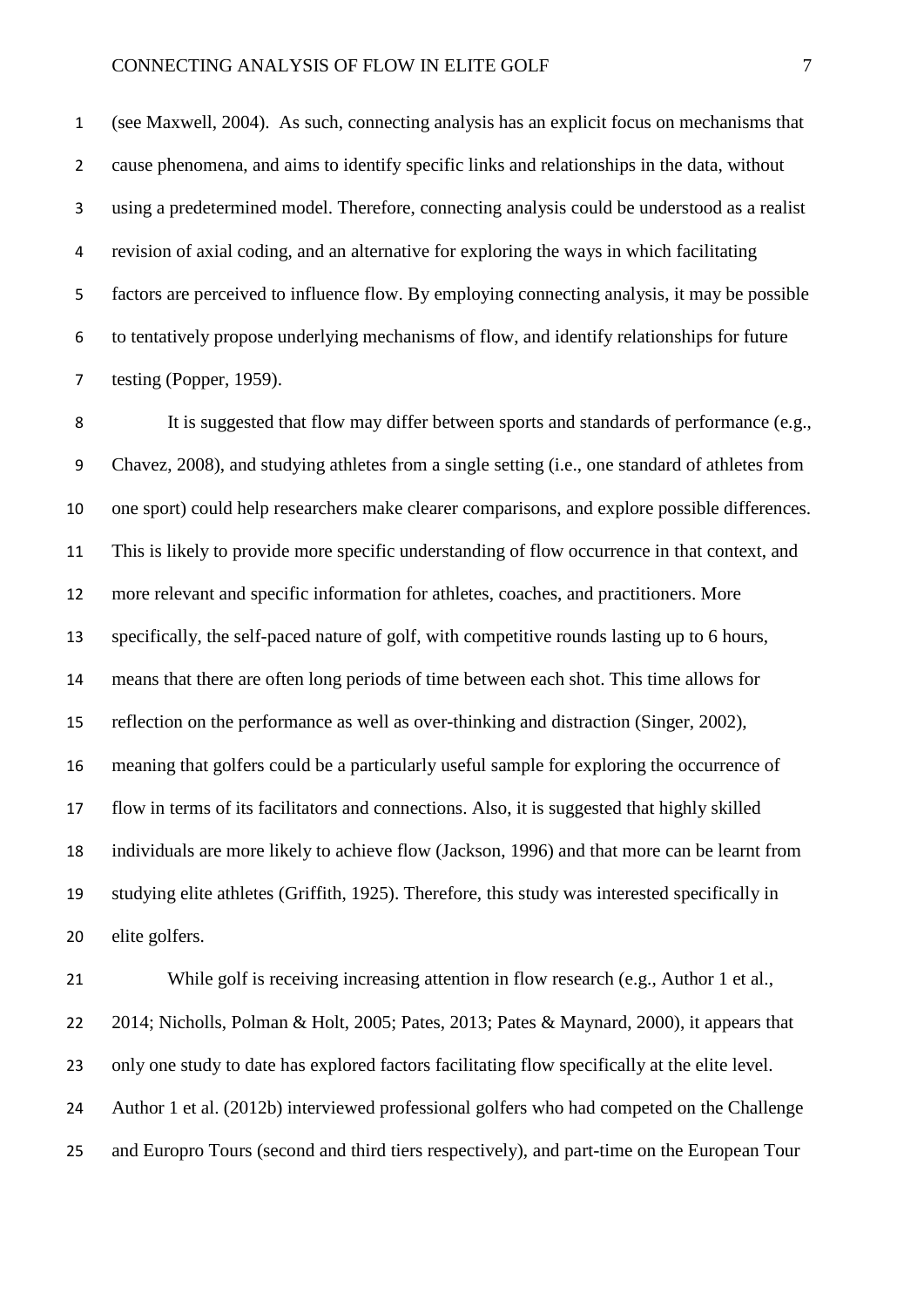(e.g., via invitations). Those golfers reported that flow was influenced by a range factors which have been reported previously (e.g., motivation, preparation, optimal arousal). They also reported a number of golf-specific facilitators of flow, including pre-shot routines, use of psychological interventions, and the importance of maintaining the player's physical state. These findings suggested that flow may occur differently in golf, possibly due to its self- paced. However, differences have been noted between standards of professional golfer (e.g., in mental factors relating to excellence; McCaffrey & Orlick, 1989), and studying more elite, full-time players on the European Tour could provide richer understanding, and applied recommendations for professionals or elite-amateurs aiming to reach the highest level. Therefore, this study aimed to explore the specific ways in which facilitating factors were perceived to influence flow occurrence in full-time European Tour golfers. In doing so, we attempted to move beyond simply identifying factors associated with flow by adding detail and context to understanding of the factors influencing flow. In turn, this study sought to understand more about the occurrence of this elusive state, and responds to calls for

investigation into the underlying mechanisms of flow (Kimiecik & Stein, 1992).

#### **Method**

### **Participants**

 The participants in this sample were ten male professional golfers who had all played full-time on the European Tour for at least one full season (Range = 1-24 seasons). Table 1 presents demographics of the participants who, hereafter will be referred to by number. Five 21 players had won tournaments on the European Tour  $(n = 7)$ ; three had won on the Challenge 22 Tour  $(n = 4)$ ; and two players had won tournaments on the Senior Tour  $(n = 31)$ . Six of the sample had career-best world ranking positions inside the top 120 (Range = 18-116), including two who had represented Europe in the Ryder Cup.

**[Insert Table 1 near here]**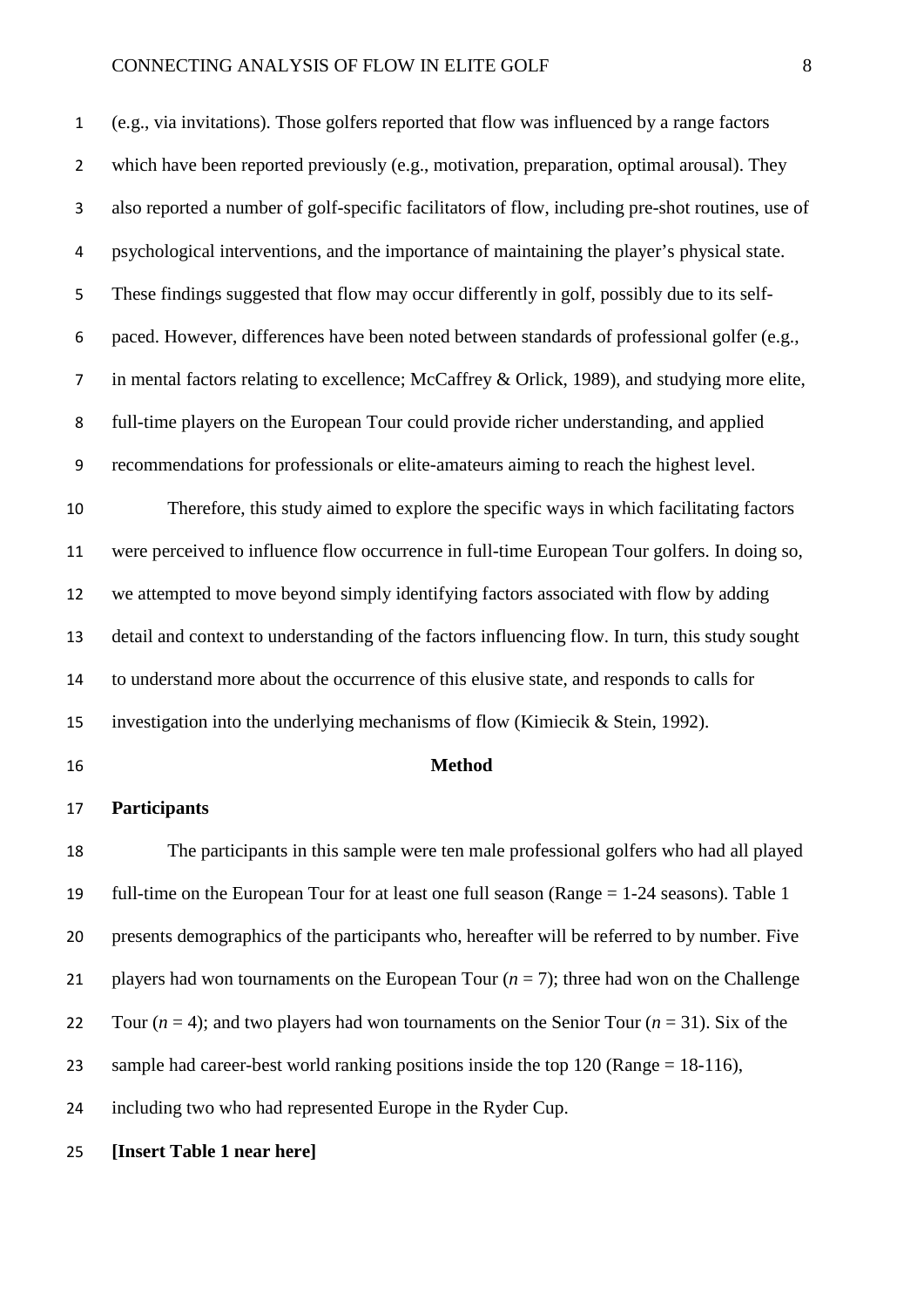#### **Procedure**

 Ethical approval for the study was granted by the school ethics committee at a British university. The participants were contacted through a range of gatekeepers, including personal connections of the first author (e.g., members at golf clubs where the players were 5 based;  $n = 5$ ); through contact with a sport psychologist (the fifth author;  $n = 2$ ); and a 6 management agency which was approached via email  $(n = 1)$ . The two remaining participants were approached at tournaments which the first author attended, either before (e.g., in the clubhouse during practice days) or after they competed. The players were asked if they would be interested in participating in an interview regarding their flow states, and after agreeing, interviews were organised and conducted at a time and place that was convenient for them (most of which took place in clubhouses in the UK). All participants provided written consent after the researcher explained the purpose of the study, and data were collected until saturation point was reached (Coté, Samela, Baria & Russell, 1993). Interviews were conducted face-to-face and digitally recorded, while brief notes were also taken. Interviews lasted 53 minutes on average (*SD* = 24.9), and were transcribed verbatim.

**Interview Guide** 

 **Development of interview guide.** An interview guide was developed based on details provided by previous studies (Jackson, 1995; Russell, 2001), and addressing issues which emerged from a recent review (Author 1 et al., 2012a). This guide adopted a semi- structured, open-ended approach to allow the interviewee to elaborate and develop areas of perceived importance, while also using specific probing questions where necessary to gain further data (e.g., Sparkes & Smith, 2014). While following a general guide, a conversational and open-ended approach was adopted by the interviewer in order to develop rapport and 24 allow new themes and discussions to emerge (cf. Potter & Hepburn, 2005). Also, before the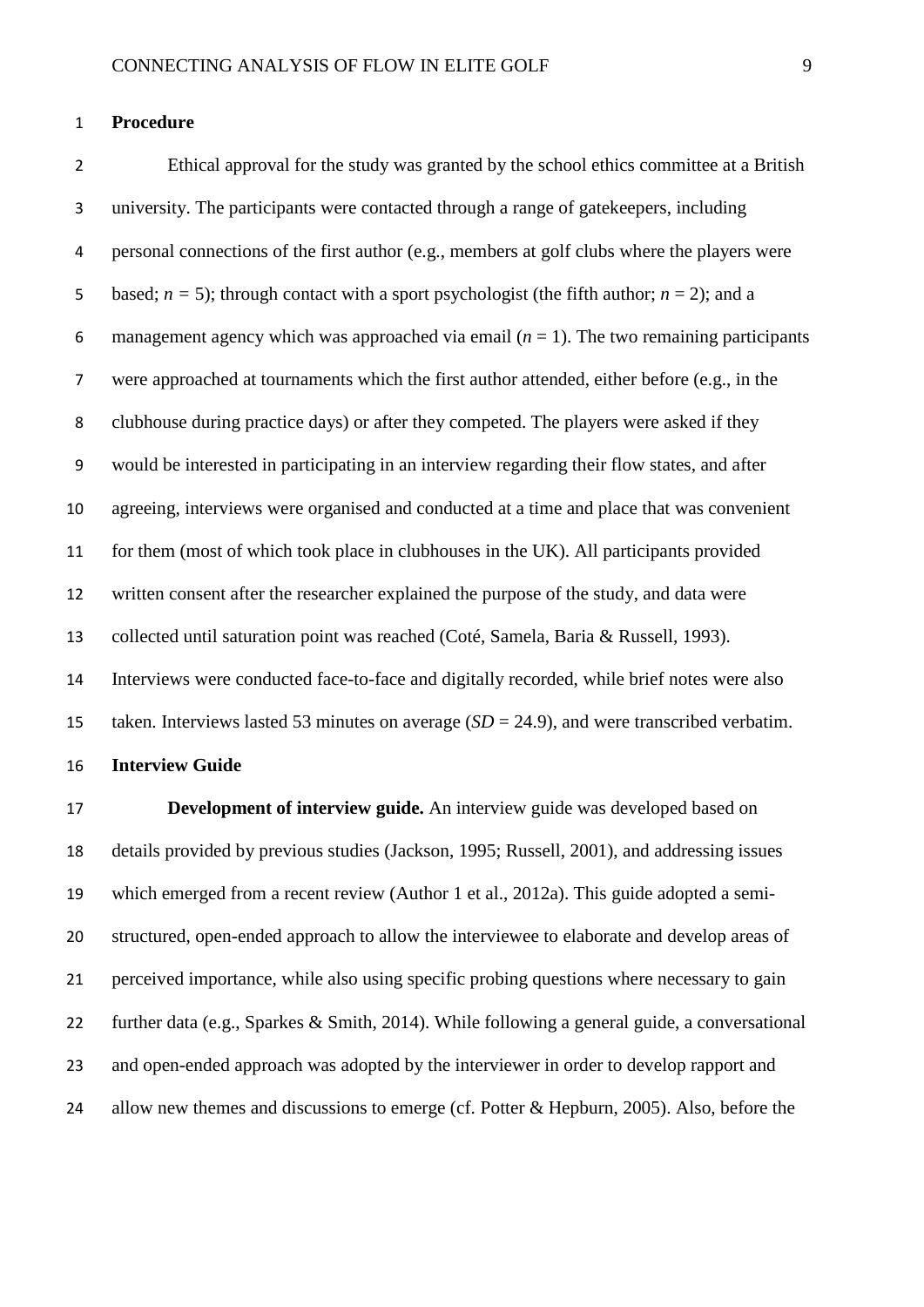| interview, the players were encouraged to challenge and clarify any assumptions or   |
|--------------------------------------------------------------------------------------|
| terminology used by the interviewer which did not correspond with their experiences. |

 **Interview questions.** The players were first asked if they were familiar with the term "flow." If not, other terms were used which researchers have previously employed interchangeably with flow, such as 'flowing', being in 'the zone', or in 'the groove' (Jackson, 1992, 1996; Jackson & Csikszentmihalyi, 1999)*.* To check that these terms reflected the states we were specifically interested in (i.e., flow), the participants were then asked to provide one example of such a state which stood out in their memory. The interviewer judged 9 whether or not this was flow (as defined by the research team<sup>[1](#page-11-0)</sup>) based on their descriptions. Some participants used their own terms instead (e.g., "the bubble"), but all examples displayed similarity with previous descriptions and were judged to refer to flow.

 After flow was introduced using the procedure described above, the participants were asked the following questions: (a) When flow has occurred for you previously, what were the main things that caused it to happen?; (b) Which factors facilitate these experiences?; (c) What are the most important factors for getting into flow?; and (d) What kind of things need to be in place before flow can occur? Consistent probes were used to encourage participants to explain how each facilitating factor influenced flow, for example "in what ways do you think that influenced flow?" In adopting an open-ended approach, these standard questions were used in all interviews but other themes and discussions were also allowed to emerge. **Pilot study.** The guide was piloted with two elite golfers (who were not subsequently included as participants): one had competed professionally on the Challenge Tour, and the other represented England at elite amateur level with experience competing in The Open

<span id="page-11-0"></span><sup>&</sup>lt;sup>1</sup> This definition was based upon awareness of those used by researchers previously (Jackson  $\&$ Csikszentmihayi, 1999), definitions used in previous studies (Jackson, 1995, 1996), and athletes' quotes describing flow in previous research (Author 1 et al. 2012b, 2014; Jackson, 1996).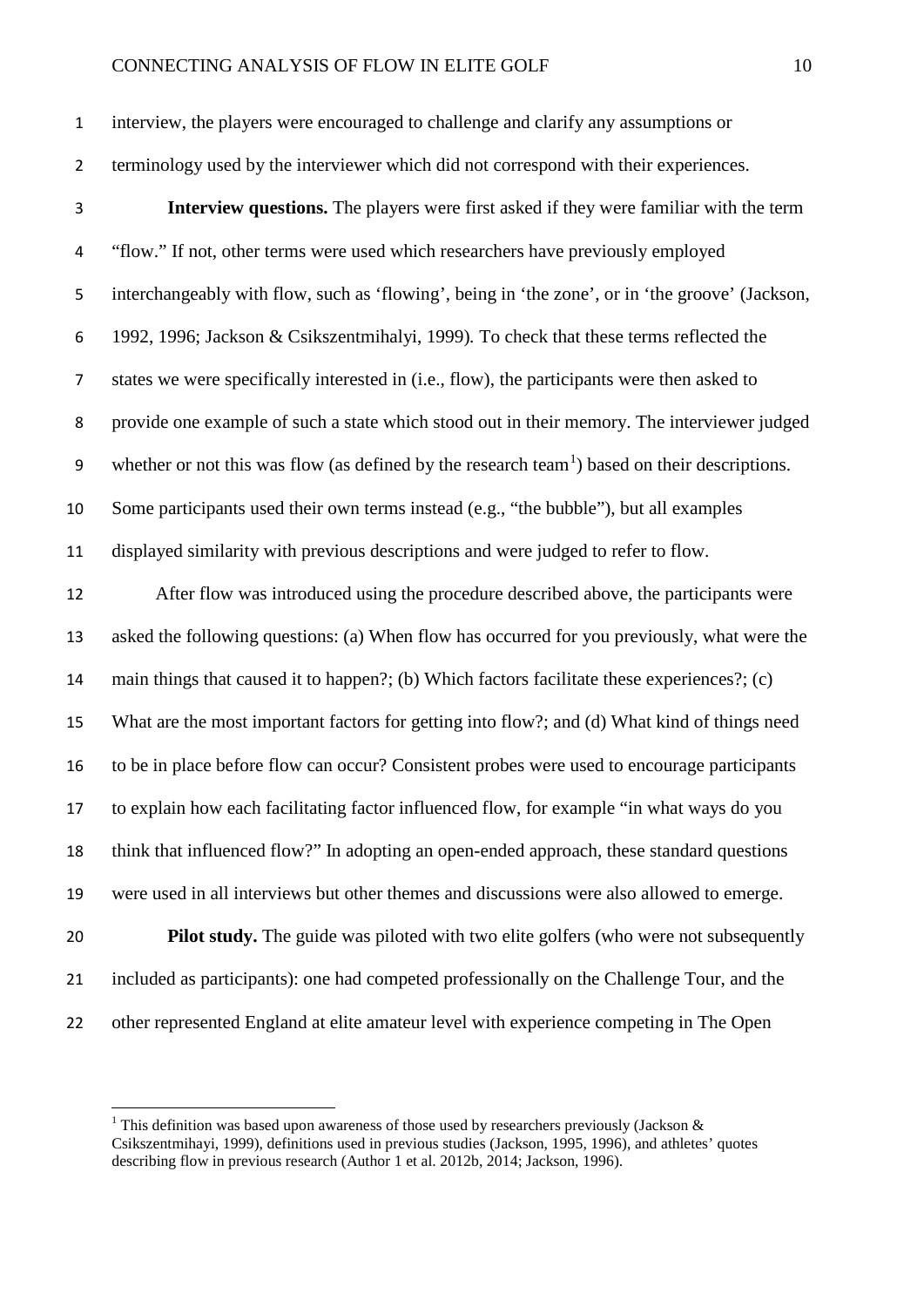Championship. The pilot study led to changes in the sequencing of questions, and the use of more specific and direct probes (above) in order to follow up areas of interest that emerged. **Analysis**

 A research team (made up of all authors) was used to guide the analysis process, and offered a broader perspective on the text with the aim of critical evaluation rather than consensual assessment. The first author, who conducted the interviews, was most familiar with the data and enhanced this through a process of "in-dwelling" by reading and re-reading the transcripts (Maykut & Morehouse, 1994). Then an iterative approach to analysing the data was adopted. Inductive categorising analysis followed a process similar to that set out by Braun and Clarke (2006), whereby initial codes were identified within the data, before these were inductively sorted and combined into higher-order themes. The same process was followed in sorting those themes into substantive categories, which represented the factors perceived to facilitate flow occurrence and the dimensions of flow reported by these golfers. Following procedures outlined by Dey (1993) and Maxwell (2012), connecting analysis was conducted whereby direct quotes within the transcripts were sought which described the specific ways in which these factors influenced dimensions of flow. These quotes were recorded separately to the thematic/categorising analysis, and the process was recursive, moving back and forth as needed throughout the process. When exploring the connections, primary emphasis was placed on the clarity of the link, as opposed to frequency of reporting (either the total number of that link, or by the number of participants reporting). As Braun and Clarke (2006) suggested, more instances do not necessarily mean a theme is more crucial. It was deemed important to identify the clearest quotes in the data in order to provide a more trustworthy illustration of the ways in which these factors influenced flow. By checking the "connections", and iteratively moving between thematic and connecting analyses, this process increased the first author's sensitivity to the context in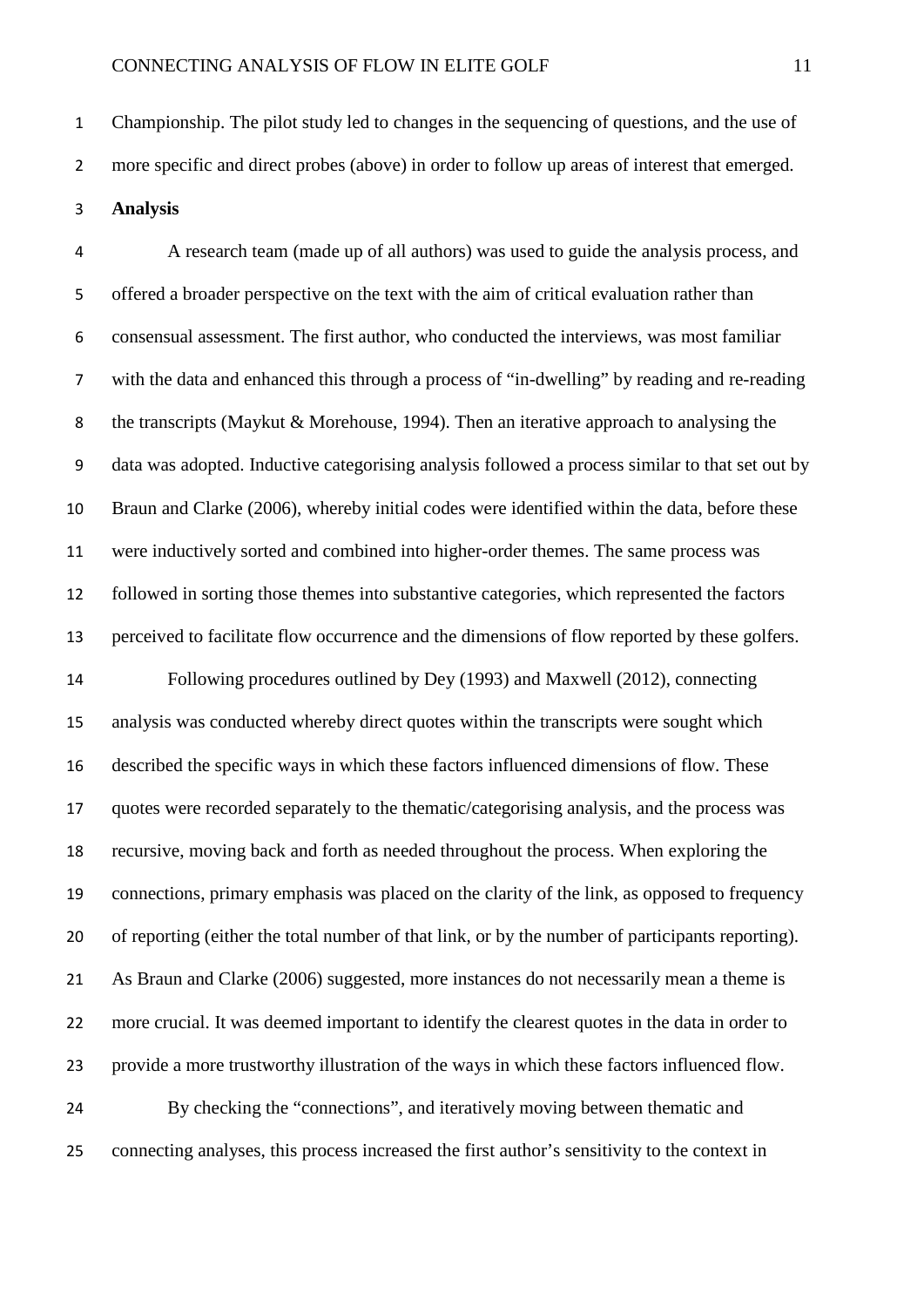which each theme was discussed. That is, the researcher obtained a better sense of how the themes and categories fit together hierarchically, as well as how these categories interacted with other facilitators and/or dimensions of the flow experience. As such, there was an element of interaction between categorising and connecting analyses, in that some connections shed further light on the context, make-up, and therefore coding, of certain themes and categories. During this process, other members of the team were provided with the transcripts and offered critical evaluation of the main analyst's interpretation of the data throughout via a process of regular peer debriefing (see below) until agreement was reached.

#### **Establishing Trustworthiness**

 The term *trustworthiness* has been used by qualitative researchers to describe methods used to enhance quality and rigor in their research (e.g., Sparkes & Smith, 2009, 2014). A number of steps were taken in this study to establish trustworthiness. *Peer debriefing* was conducted throughout, between the first author (i.e., lead investigator) and the second, third and fourth authors who provided on-going guidance on the research process, critical evaluation of the data, and challenged the researcher's assumptions (Creswell & Miller, 2000). This process took place by way of formal meetings between members of the research team, and regular informal discussions with each member individually.

 While peer debrief was primarily concerned with the on-going process of collecting and analysing the data, "critical friends" were asked to critique and provide feedback about the *results* of these processes (Smith & Caddick, 2012). The transcripts and a copy of the results were returned to the participants, who were asked if the themes and categories made sense, and whether the overall account was realistic and resonant with their experiences. This was seen as an opportunity for elaboration, affirmation, and disagreement, in order to enhance credibility, appropriateness, and believability of the researchers' interpretations (Smith & Caddick, 2012). Due to elite nature of this sample, who were often in the country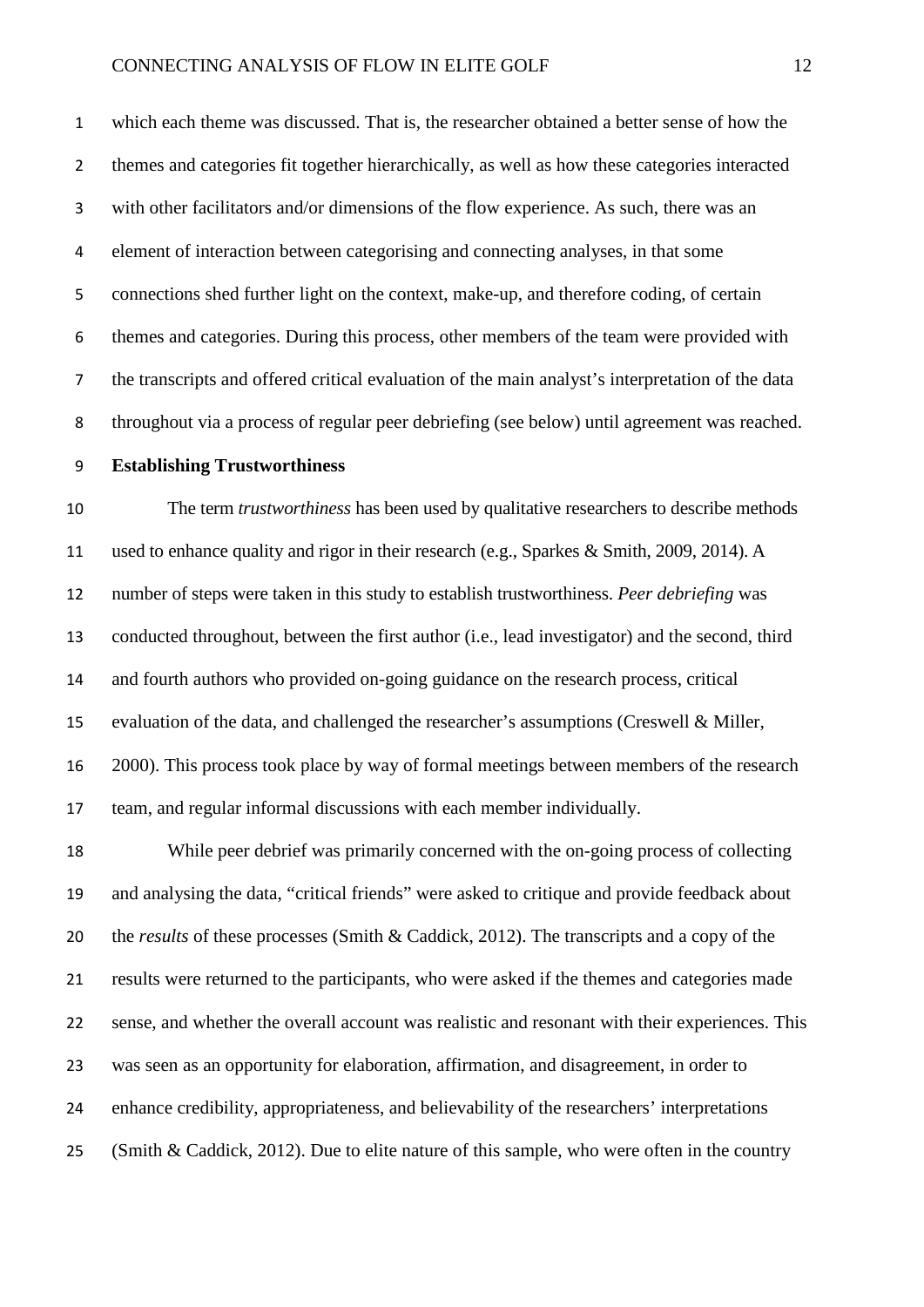for short periods with busy schedules, this process took place via email. No modifications to the results or analysis resulted. Finally, the fifth author was not involved in the analysis so that he could offer a more independent and critical evaluation of the results, with the aim of enhancing transparency and trustworthiness. This author had extensive experience working as a sport psychologist with elite golfers, and was therefore, asked to comment critically on the findings in relation to his knowledge and experience of elite golf. Only minor amendments were suggested (e.g., inconsistencies in labelling of certain themes).

#### **Results and Discussion**

 These players reported ten facilitating factors which positively influenced flow occurrence (see Appendix). Twenty four connections, or ways in which each facilitator could influence flow, were identified (e.g., effective preparation leading to enhanced confidence). Each dimension of flow (identified by these players) is presented below. The facilitators which influenced those dimensions are then described using direct quotes to illustrate the players' perceptions of how they connected. This section also draws upon relevant literature to explain why the facilitators might influence flow in these ways.

#### **High Confidence**

 These golfers reported that increased confidence was important for their flow states, as Player 7 described:

 The confidence that I had in my own game...and the belief that I could play any shot when required, brings you to a point where you walk on the first tee and I shake your hand and look you in the eye and say "play well today", in the full knowledge that...I know that you know that I'm going to beat you...That's exactly what the zone is. This confidence "set the scene" for flow, and led to an absence of negative thoughts and/or emotions, and optimal arousal (see below). Research has suggested confidence to be a significant predictor of flow states (Koehn, 2013), while high confidence is necessary for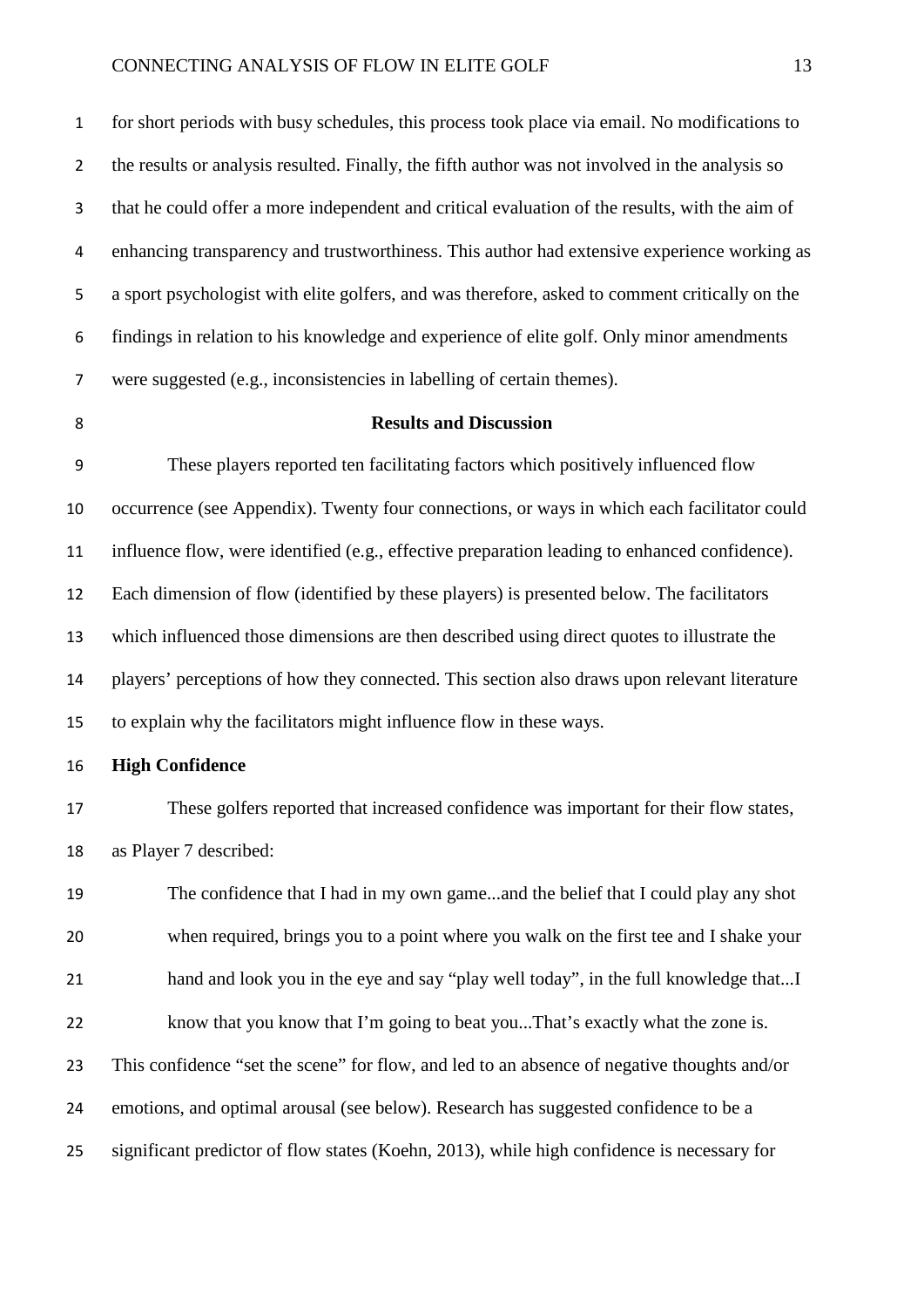challenge appraisals (Jones, Meijen, McCarthy & Sheffield, 2009). Therefore, these connections increased confidence which helped the players perceive the situation to be a challenge (facilitating flow) rather than a threat (preventing flow; Csikszentmihalyi, 2002). **High-quality performance** was a primary source of confidence for these golfers. Player 3 suggested that: "It [flow] normally does start with a birdie…it starts with something good and you almost carry that little bit of confidence forward for a few holes, then with that you start flowing." Performance accomplishments are reported to elicit the most powerful

 effects on confidence (Bandura, 1997; Vealey & Chase, 2008), meaning that high-quality performance could be an important precursor for flow occurrence.

 **Effective practice and preparation** was important for developing confidence before their performance if, for example, their warm-up had gone particularly well before the round: "When...you're warming up really well on the range, the days you walk to the first tee you know, feeling like you're swinging it [the club] well...I think [it's] a bit of a confidence thing isn't it" (Player 2). Similarly, physical/mental preparation is a salient source of confidence in athletes (Vealey, Hayashi, Garner-Holman & Giaccobi, 1998), suggesting that optimal preparation could be a relatively controllable, yet highly relevant, factor through which golfers can facilitate flow.

 **Optimal environmental and situational conditions** could give the player confidence if, for example, they were playing on a course that they have previously performed well on: "With golf courses that I like you have this feeling that you're doing to do well, and if you're obviously playing well you will do well" (Player 2). Similarly, environmental comfort and situational favourableness are reported to be sources of sport confidence (Vealey et al, 1998), which in turn provides a foundation for flow occurrence.

 **The caddie** was helpful for maintaining the player's confidence throughout the performance which, again, could facilitate flow states. This was especially relevant after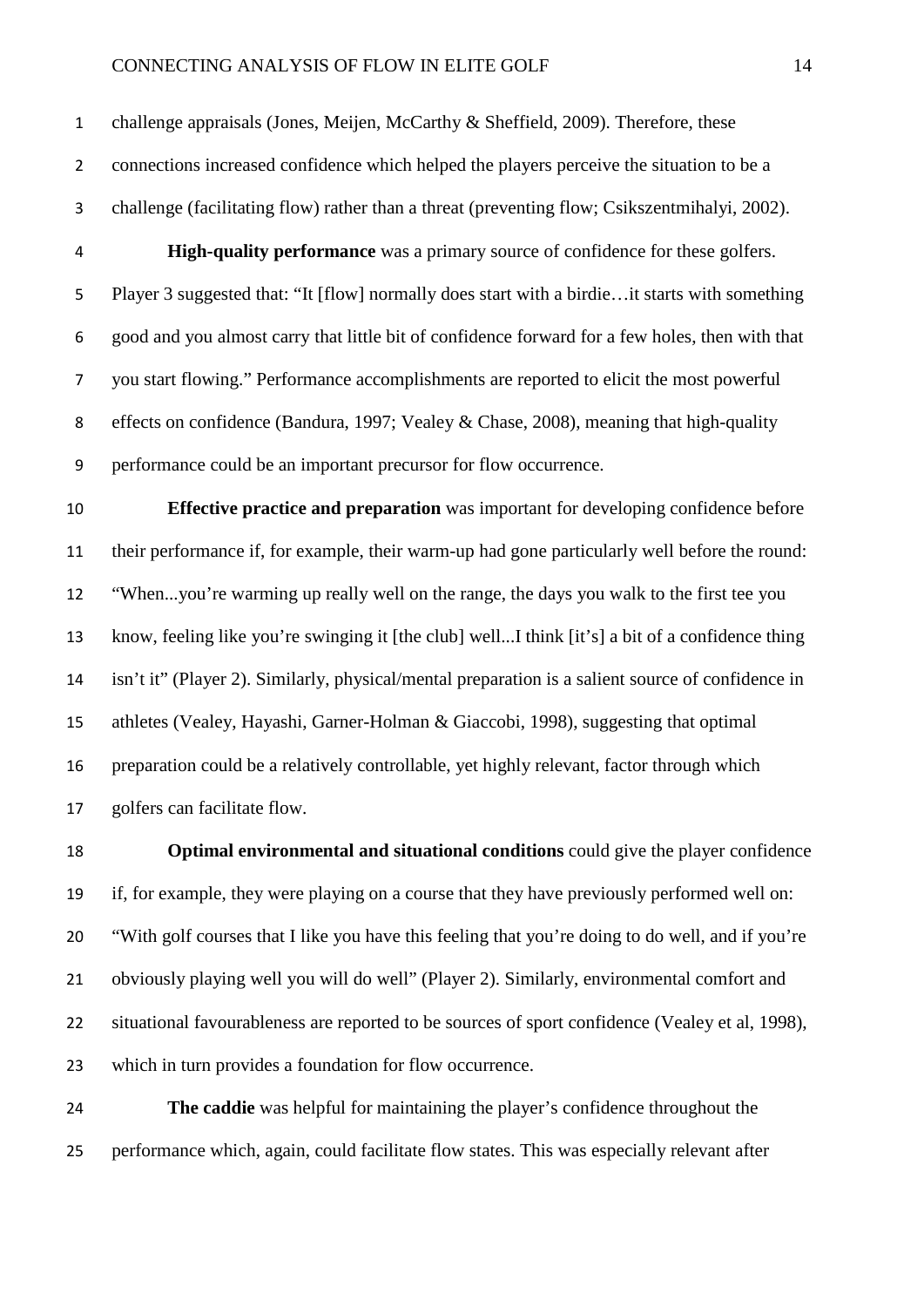setbacks: "You hit a wayward shot, or you just three putted…that's where a caddie helps you...he tries to keep your confidence levels up and he's like "next hole, next hole is fine"" (Player 2). Lavallee, Bruce and Gorely (2004) reported that the role of the caddie included building and maintenance of the player's short-term confidence, and in this way, caddies seem to be important for maintaining and maximising flow states (see Author 1 et al, 2014). **Positive feedback** increased confidence for these players, and in particular, intrinsic feedback was reported to be relevant for flow occurrence: Not so much hitting a good shot but getting a feeling: "oooh that felt easy to do...that was an easy move." And then you stand up on the next shot, you make that move again, and the ball does exactly the same thing. The more of those layers upon layers you get in a round of golf the more…you trust your swing; once that's in place then you just trust what you're doing (Player 8). High-quality performance was the main source of this feedback (see below); suggesting that feedback helped the golfer recognise performance accomplishments (Bandura, 1997). In turn, feedback enhanced the player's confidence, facilitating flow. **Commitment** was also important for building confidence and, in turn, facilitating flow. This theme described the professionalism, commitment, and self-management that these golfers saw as necessary to compete at the highest level, and is suggested to be particularly important for elite athletes (Scanlan, Russell, Wilson & Scanlan, 2003). One aspect of commitment for these players was a refusal to let potential distractions get in the way of what they wanted to achieve: "It's about being structured and being organised, and being selfish and saying "no", and clearing the decks. A lot of the best players are good at that…just saying "no…I'm not doing this, I'm not doing that" (Player 8). By doing this, the players were able to prevent the distractions which could inhibit flow. Commitment was also

relevant in their lives outside of golf, where social support (Vealey et al, 1998) seemed to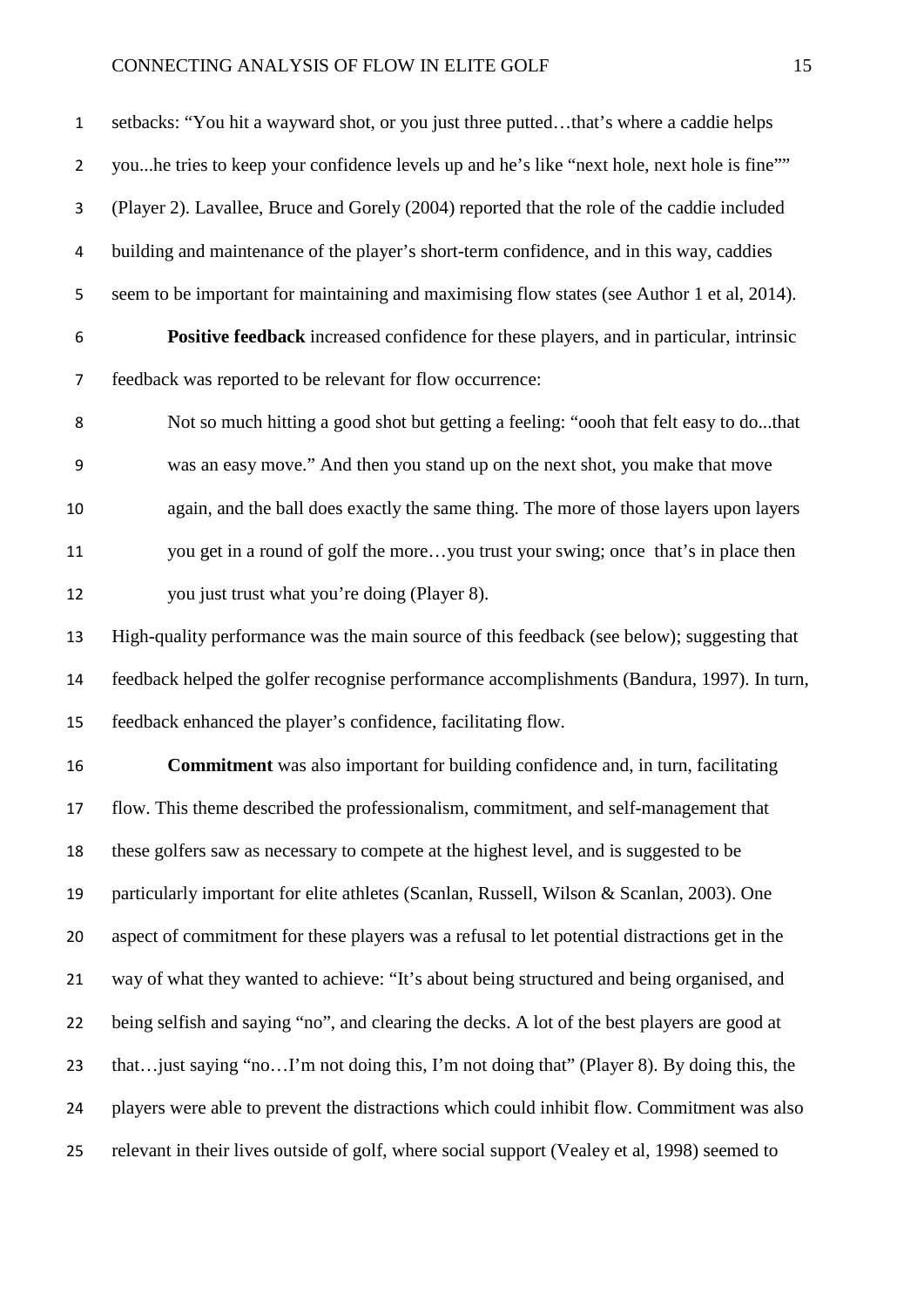| $\mathbf 1$    | provide these players with stability and confidence. For example, Player 7 described: "that   |  |  |  |  |
|----------------|-----------------------------------------------------------------------------------------------|--|--|--|--|
| $\overline{2}$ | inner confidencebelief and knowledge that those people around you are there with your         |  |  |  |  |
| 3              | best interests at heart." Commitment to improvement also provided the player with             |  |  |  |  |
| $\overline{a}$ | confidence, as Player 7 described:                                                            |  |  |  |  |
| 5              | There have been times where I've played golf at top level, in Open                            |  |  |  |  |
| 6              | Championshipswhere you feel that you're in control. You can see the flag, and it              |  |  |  |  |
| $\overline{7}$ | doesn't matter where it is on the greenyou see the shot that you want to hit, you can         |  |  |  |  |
| 8              | see the flight of the ball, and you know that you're going to hit it exactly down that        |  |  |  |  |
| 9              | lineThat's what being in the zone isbut it's getting to that level of confidence              |  |  |  |  |
| 10             | which is the hard bit and thatonly comes through hard work and dedication.                    |  |  |  |  |
| 11             | <b>Heightened Concentration</b>                                                               |  |  |  |  |
| 12             | These golfers reported heightened concentration during flow, with Player 1 describing         |  |  |  |  |
| 13             | its relevance: "The term "being in the zone" means that obviously you're completely focused   |  |  |  |  |
| 14             | on what you're doing Your mind's full with just the task in hand at that particular moment."  |  |  |  |  |
| 15             | Concentration on the task at hand is a central characteristic of flow states (Jackson $\&$    |  |  |  |  |
| 16             | Csikszentmihalyi, 1999), and with this dimension present, flow was more likely to occur       |  |  |  |  |
| 17             | (e.g., rather than being prevented by focusing on inappropriate or distracting cues; Jackson, |  |  |  |  |
| 18             | 1995).                                                                                        |  |  |  |  |

 **Effective practice and preparation** helped the players focus appropriately during the performance, for example, by preparing specific targets on each hole beforehand: "It's all about preparation. If you've got specific targets...and you pick them out for every single shot...as soon as you stand on the tee the target is there, and that's it. You don't have to focus on anything else" (Player 5). In turn, less thought was required on the course, making it easier to focus on the task at hand, and facilitating flow.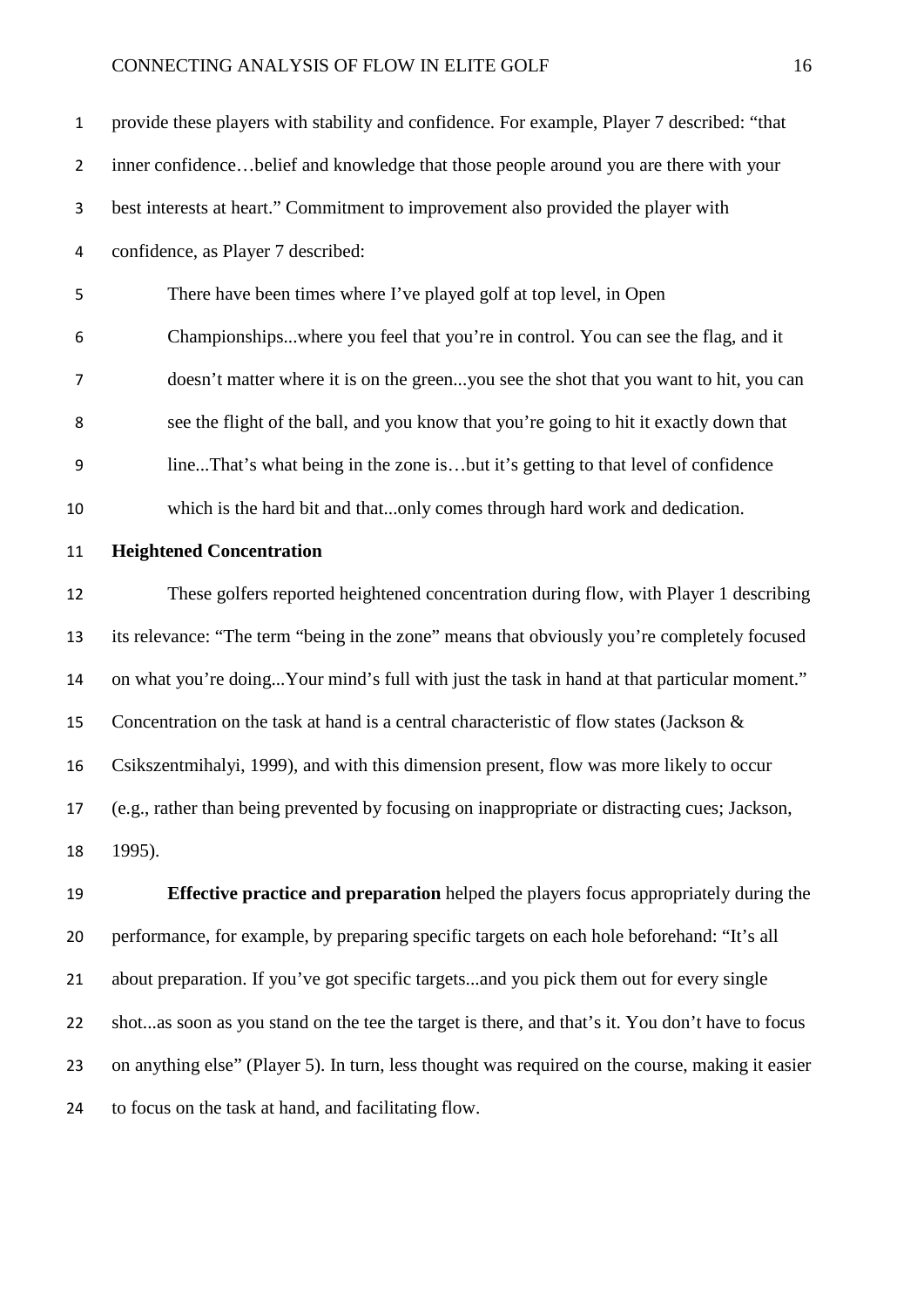**Performance objectives** also facilitated the heightened concentration that was important during flow. These goals or objectives increased concentration, as illustrated by Player 2: "All the guys at the top of the leaderboard, they're focusing a lot more, [and] harder because they're trying to win; [whereas] at the start of the week the focus is not quite as 5 good." Goals are commonly reported to direct attention onto the task at hand (Locke & Latham, 2006) and help to avoid distraction, making the golfer more likely to experience flow (Jackson & Csikszentmihalyi, 1999).

 **Optimal environmental and situational conditions** could also enhance the golfer's focus, which in turn made flow more likely to occur. Player 5 described this connection: Sometimes [when] you're playing a golf course without seeing it [before], you could almost play the course better because you're not thinking about where the crap is on every hole....You're not thinking about "ah I can't hit it [to the] right here...All you're thinking about is your target and that's it.

 Whereas playing well on the course previously enhanced confidence (see above), not playing the course before encouraged clarity of thought and focusing on the task at hand. Although these perceptions of the course may appear contradictory, both could facilitate flow.

 **The caddie** could also help the player maintain focus during the performance, and facilitated flow by avoiding potential disrupting or preventing factors. To illustrate, Player 3 discussed how: "He stops people from distracting you…he is almost like a little shield for you, really trying to keep the stuff that you know is a bit negative away from you." Similar themes were reported by Lavallee et al (2004) in their investigation into the role of caddies. Thus, preventing/avoiding inhibiting factors helped maintain appropriate focus during flow. **Psychological skills** were used to facilitate, and in some cases *manage* flow states. Interestingly, some players maintained flow by avoiding disruption or conscious interference,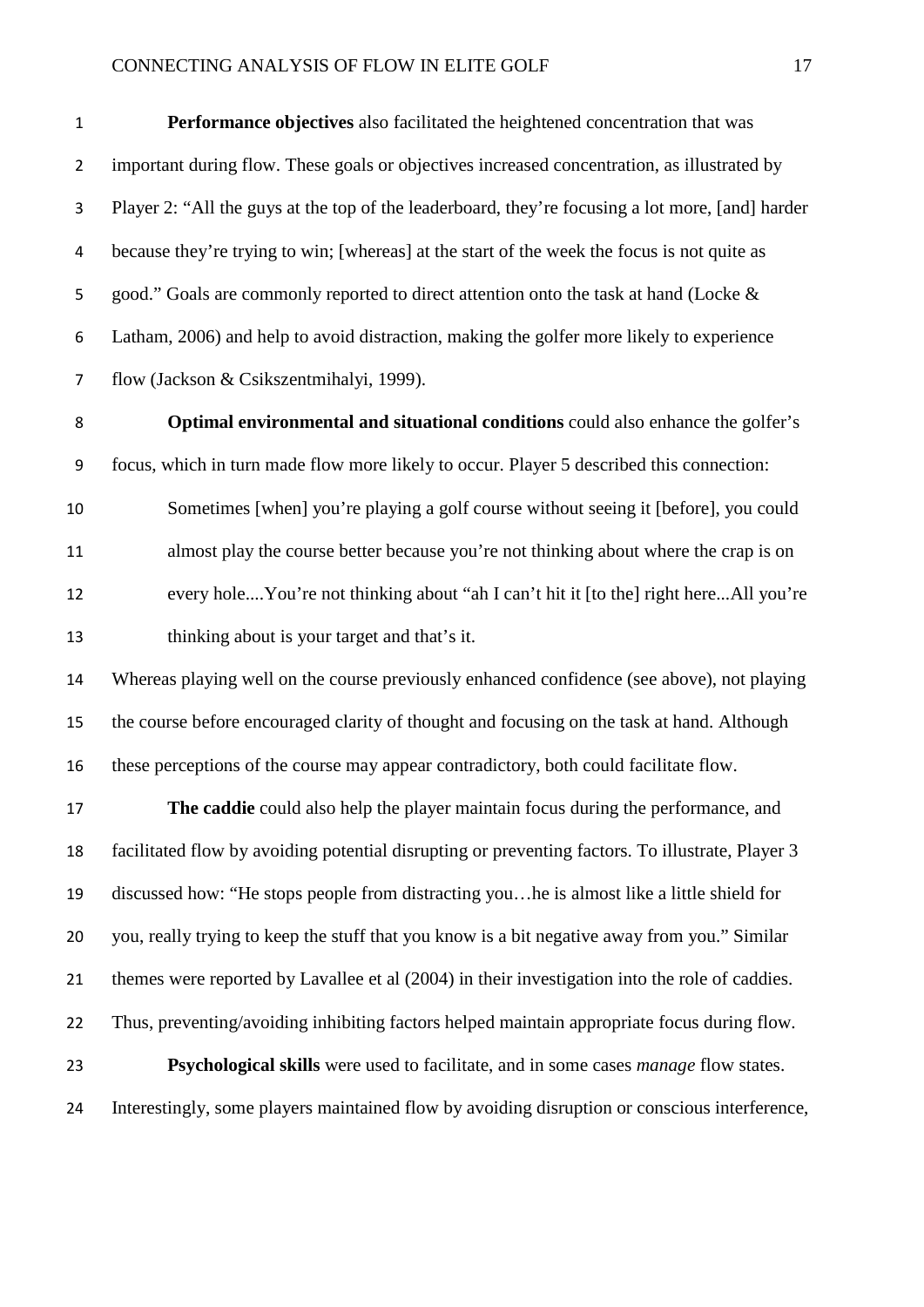| $\mathbf{1}$   | by taking their mind away from the importance of the situation and, paradoxically,               |  |  |  |  |
|----------------|--------------------------------------------------------------------------------------------------|--|--|--|--|
| $\overline{2}$ | concentrating away from the task at hand. Player 7 described:                                    |  |  |  |  |
| 3              | One particular example of really being in the zone [was in] The Open                             |  |  |  |  |
| 4              | Championship where I nearly won itI remember coming off the tenth green after                    |  |  |  |  |
| 5              | holing a massive putt and I said tomy caddy "make sure you don't stop talking to                 |  |  |  |  |
| 6              | me from now on. Don't leave me, and don't talk about golf"And we did talk some                   |  |  |  |  |
| $\overline{7}$ | absolute cobblers [nonsense]. ButI was relying on the subconscious which was                     |  |  |  |  |
| $\,8\,$        | doing the job, and making sure that the conscious was out of the way.                            |  |  |  |  |
| 9              | Psychological skills helped the player focus which made experiencing flow more possible.         |  |  |  |  |
| 10             | Pre-shot routines were particularly useful: "Every pre-shot routineyou're trying to get into     |  |  |  |  |
| 11             | that zone, definitely. You're trying to be as concentrated on your specific targetas what you    |  |  |  |  |
| 12             | can be" (Player 5). Extensive literature supports the use of pre-shot routines for concentrating |  |  |  |  |
| 13             | on the task at hand (e.g., Singer, 2002; Cotterill, 2010), and this skill has been reported as a |  |  |  |  |
| 14             | facilitator of flow in elite golf previously (Author 1 et al, 2012b).                            |  |  |  |  |
| 15             | Perceived level of challenge could also increase the golfer's concentration. Player 8            |  |  |  |  |
| 16             | described that: "When a situation is so demanding it sort of forces me to concentrate, and       |  |  |  |  |
| 17             | forces me to focus on what I'm doing." Supporting this connection, challenge states involve      |  |  |  |  |
| 18             | the focusing of attention on appropriate cues, and consequently, cognitive performance is        |  |  |  |  |
| 19             | more effective (Jones et al, 2009). Therefore, heightened concentration appears to be a          |  |  |  |  |
| 20             | product of challenge-skills balance (Csikszentmihalyi, 2002) during flow occurrence.             |  |  |  |  |
| 21             | <b>Positive Feedback</b>                                                                         |  |  |  |  |
| 22             | These players reported positive feedback to be part of their flow states. Feedback is            |  |  |  |  |
| 23             | considered to be a condition of flow (Nakamura & Csikszentmihalyi, 2002) and important in        |  |  |  |  |

24 helping the individual recognise whether they are moving towards their goal (Jackson &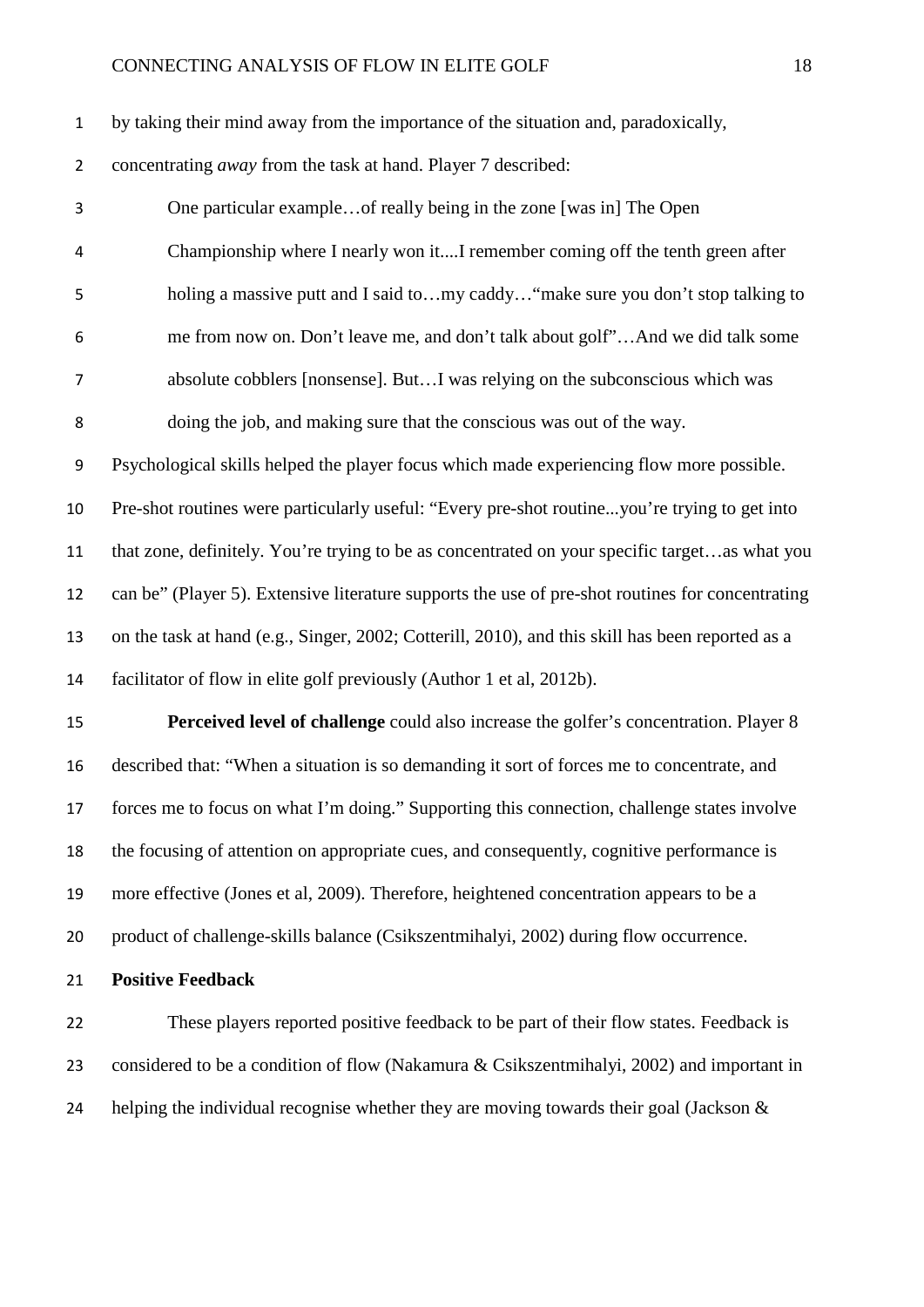Csikszentmihalyi, 1999). In turn, positive feedback could facilitate flow by increasing

confidence (see above).

 **The caddie** was useful for providing positive feedback which again could facilitate flow. For example, this feedback could be in regard to decision making while planning shots: "When you ask them..."is it five iron or is it six iron?"…you just want that positive thought: "it's a six iron, you can hit it." Perfect! Perfect. So from them you've got to have the positive stuff coming in" (Player 10). Lavallee et al, (2004) suggested that part of the caddie's role was in decision making, and in this case, it appears that agreeing with/reinforcing the player's decision was most useful in terms of facilitating flow. **Effective practice and preparation** was also a source of positive feedback about the player's swing or game, which in turn could help them get into flow: I played terrible for the first two days…[then] I went and did some work on the range…all of a sudden it just started clicking into place and suddenly [I] just felt good about my game…the last round I could have shot 59…When I'm playing well I get into this zone where I just take flags out (Player 2). **High quality performance** was a final source of positive feedback for these golfers, as Player 3 suggested: "[Flow is] result back for me…I think I get into it from doing a few things quite well and then getting a good feeling from there." Jackson (1995) reported that "performance feeling good" facilitated flow, for which "the underlying idea seemed to be that the athlete was receiving feedback from his or her movements that things were in tune" (p.148). Whereas preparation could facilitate flow in the day(s) beforehand, positive feedback from performance was much more immediate, building confidence and leading to flow. **Absence of Negative Thoughts and/or Emotions** These players described an absence of worry, stress, and/or negative thinking during

flow, similar to the dimension loss of self-consciousness (Csikszentmihalyi, 2002; Author 1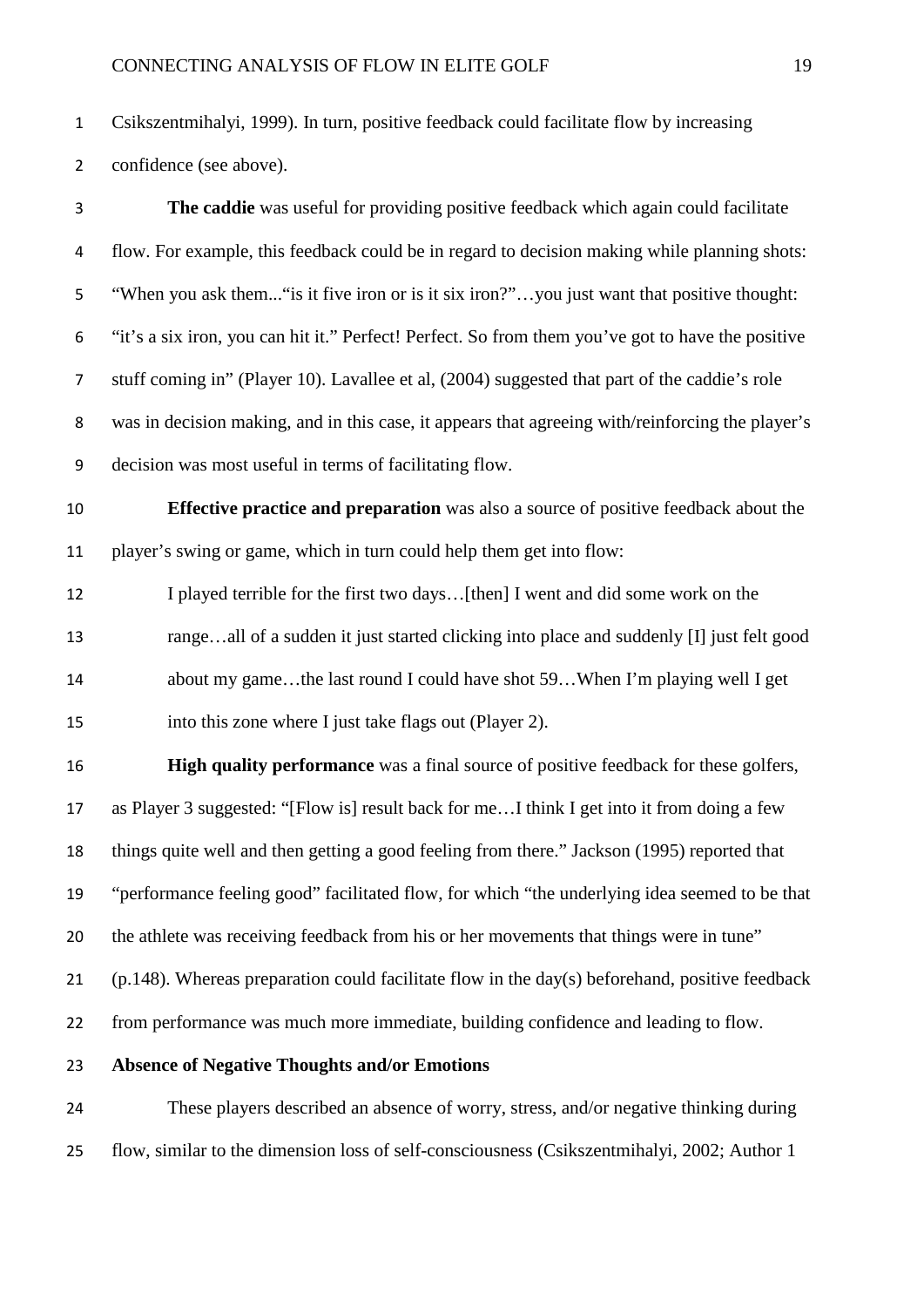et al, 2014). Negative thoughts/emotions are commonly reported to prevent and disrupt flow (Jackson, 1995), and by avoiding them, flow was more likely to occur.

 **Confidence** could prevent negative thoughts or emotions during the performance, which in turn facilitated flow. For example, Player 7 suggested that: "With the confidence you know you can do it, so why get stressed at the thought of having to do it?" Similarly, Martens et al (1990) also suggested that cognitive anxiety and state self-confidence represent opposite ends of a continuum, while confidence was found to preventing debilitative anxiety interpretations (Koehn, 2013), facilitating flow.

 **Optimal environmental and situational conditions** also led to the absence of negative thoughts or emotions, as illustrated by players who had not played the course before which helped them focus more clearly on their targets (see above). These optimal conditions surrounding the performance meant there were less inhibiting factors present, and in turn, an absence of negative thoughts or emotions, which facilitated flow.

 **Effective practice and preparation** could also prevent negative thoughts such as doubt or worry during the performance. For example: "you've done your practicing...you looked at the right stuff on the course...that's going to give you confidence to look at stuff without having to worry about missing shots" (Player 4). Hence, feeling more prepared is likely to help prevent negative thoughts such as worry, as well as increasing confidence (see above), and in turn, facilitated flow.

#### **Optimal Arousal**

 These players reported being relaxed during flow. Athletes commonly report optimal, and often individualised, levels of arousal during flow (Jackson, 1995); however, optimal arousal is not clearly accounted for in Csikszentmihalyi's (2002) conceptualisation. Hence, in describing European Tour golfers' flow experiences, Author 1 et al (2014) proposed optimal arousal to be part of an expanded dimension termed "altered cognitive and kinaesthetic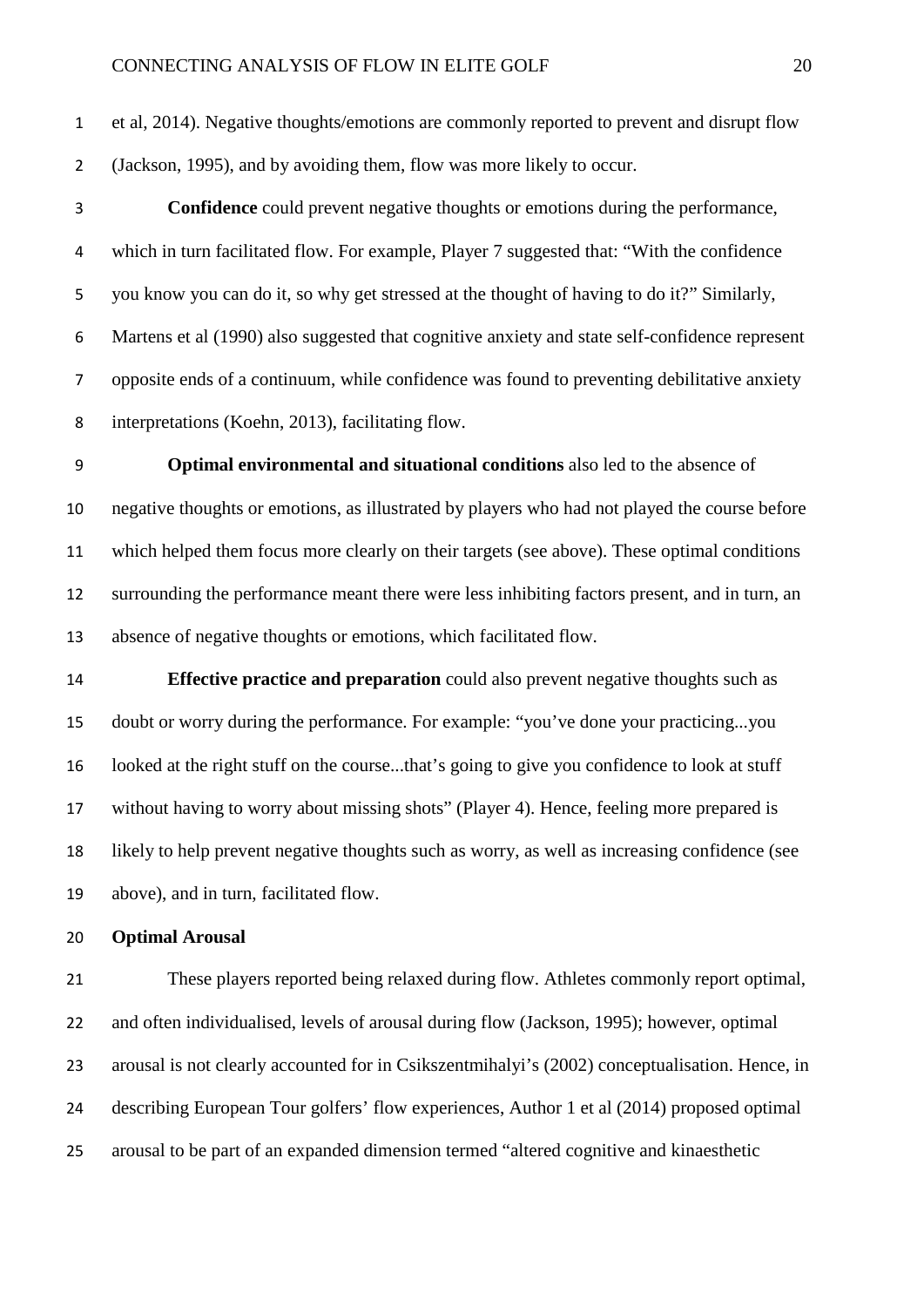perceptions" which included Csikszentmihalyi's "time transformation". While

psychophysiological evidence links flow to increased arousal (de Manzano, Theorell, Harmat

& Ullén, 2010), it is interesting that these golfers, and athletes previously (Jackson, 1995),

have reported being relaxed during flow instead.

 **The caddie** helped these players stay calm and relaxed during the round, which again made flow occurrence more likely. For example, it was suggested that: "A good caddie...tries to relax you and that's why you need to have a bit of fun in between shots, have a laugh about what shot you just hit or just stupid things [like] football" (Player 2). Lavallee et al (2004) also reported that caddies played a role in maintaining appropriate arousal levels, presenting another way in which caddies could be important for managing/maintaining flow states.

 **Confidence** also influenced optimal arousal, as Player 7 described: "The confidence creates a level of relaxation within you because you know you can do it." In support of this connection, Jackson (1995) suggested that challenge-skills balance, part of which is high confidence (Author 1 et al, 2014), was related to athletes' arousal levels during flow.

**Performance Objectives**

 The golfers in this study reported having objectives over each shot (e.g., specific targets), for the round (e.g., shooting a certain score), or the outcome of the round/tournament (e.g., winning). Clear goals are considered to be a condition of flow (Nakamura & Csikszentmihalyi, 2002), which facilitated flow for these players by helping them focus during the performance (see above).

 **The caddie** helped identify performance objectives for these players. These objectives were, most commonly, targets over each shot: "I think your caddie can help with targets in particular...he'll just say..."pick that target and hit it there," just to [help you] narrow your target line down" (Player 2). Lavallee et al (2004) suggested that the caddie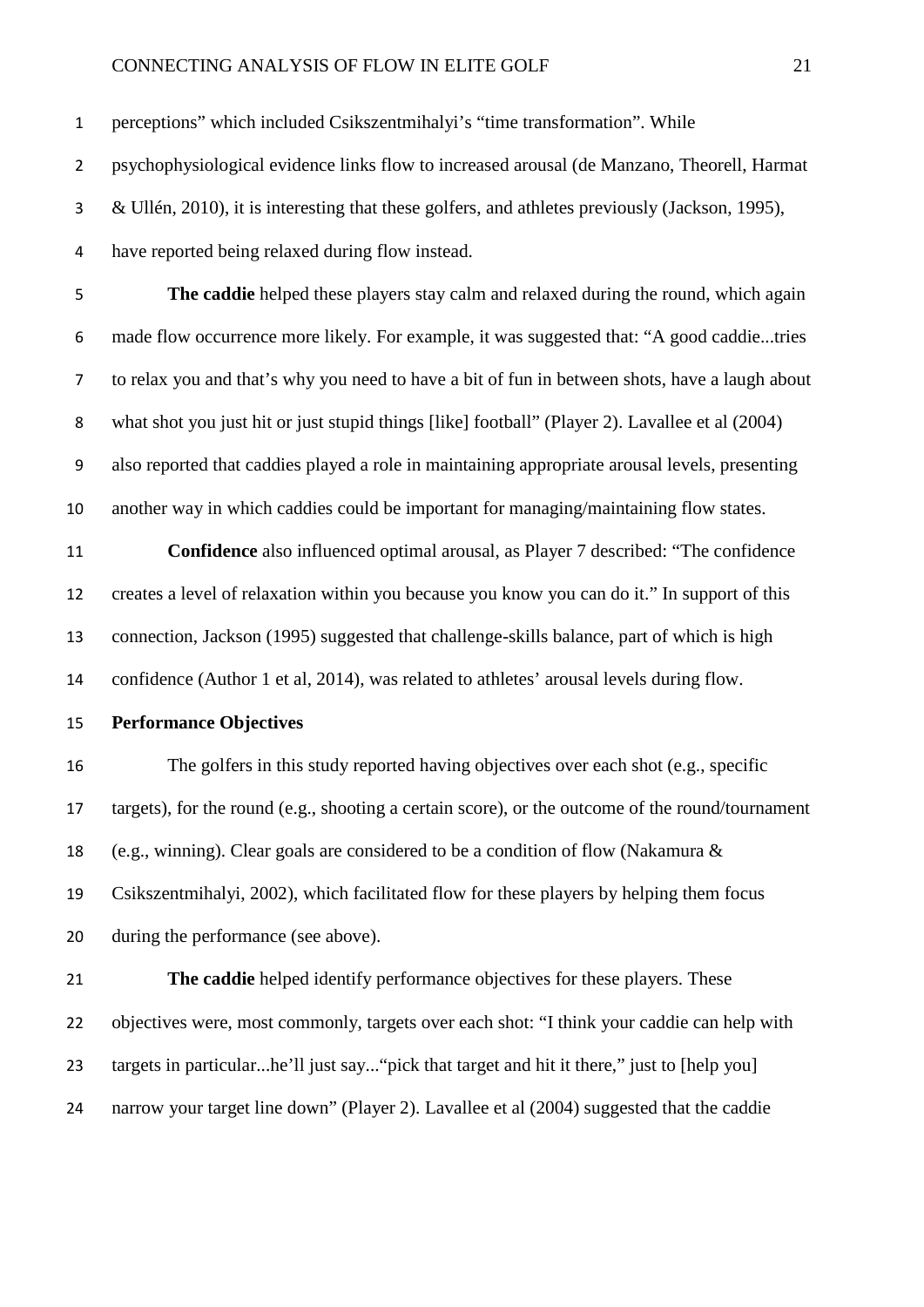should provide sufficient information to give the player the best change of hitting a good

shot. This role included identifying targets, which helped facilitate flow.

#### **Automaticity**

 Automaticity was reported to be part of the flow experience, as highlighted by Player 7: "When you're in the zone you're doing something which is 100% natural...You're not trying, you're just doing." Automaticity is considered to be part of Csikszentmihalyi's dimension action-awareness merging (Author 1 et al, 2014); which is described as one of the clearest indicators of being in flow (Jackson & Csikszentmihalyi, 1999).

 **High quality performance** was the only influence of automaticity identified by these golfers, and was described by Player 1:

11 I was playing very well at the time, and swinging it very well and the ball was under control...I was hitting it that good that I didn't have to really put much thought into it...so it was a hell of a lot easier to be able to get into the zone.

**Sense of Control**

 Perceptions of control over the performance were also reported during flow: "The only way I can describe it [flow] is that I'm in control. I feel strong, I'm in control, I can almost tell you what's going to happen to it [the ball], you know, it's very, very strong" (Player 9). Sense of control is a characteristic of flow (Csikszentmihalyi, 2002), meaning that it is part of the experience but not suggested to be involved in flow occurrence.

 **High quality performance** could lead to the sense of control. For example, one player described an occasion during flow when he: "let [the shot] go, looked up, and the ball was [going] exactly where I wanted it to go. And that was a great, great feeling, hugely positive feeling. It gives you a real sense of control" (Player 7).

**High Motivation**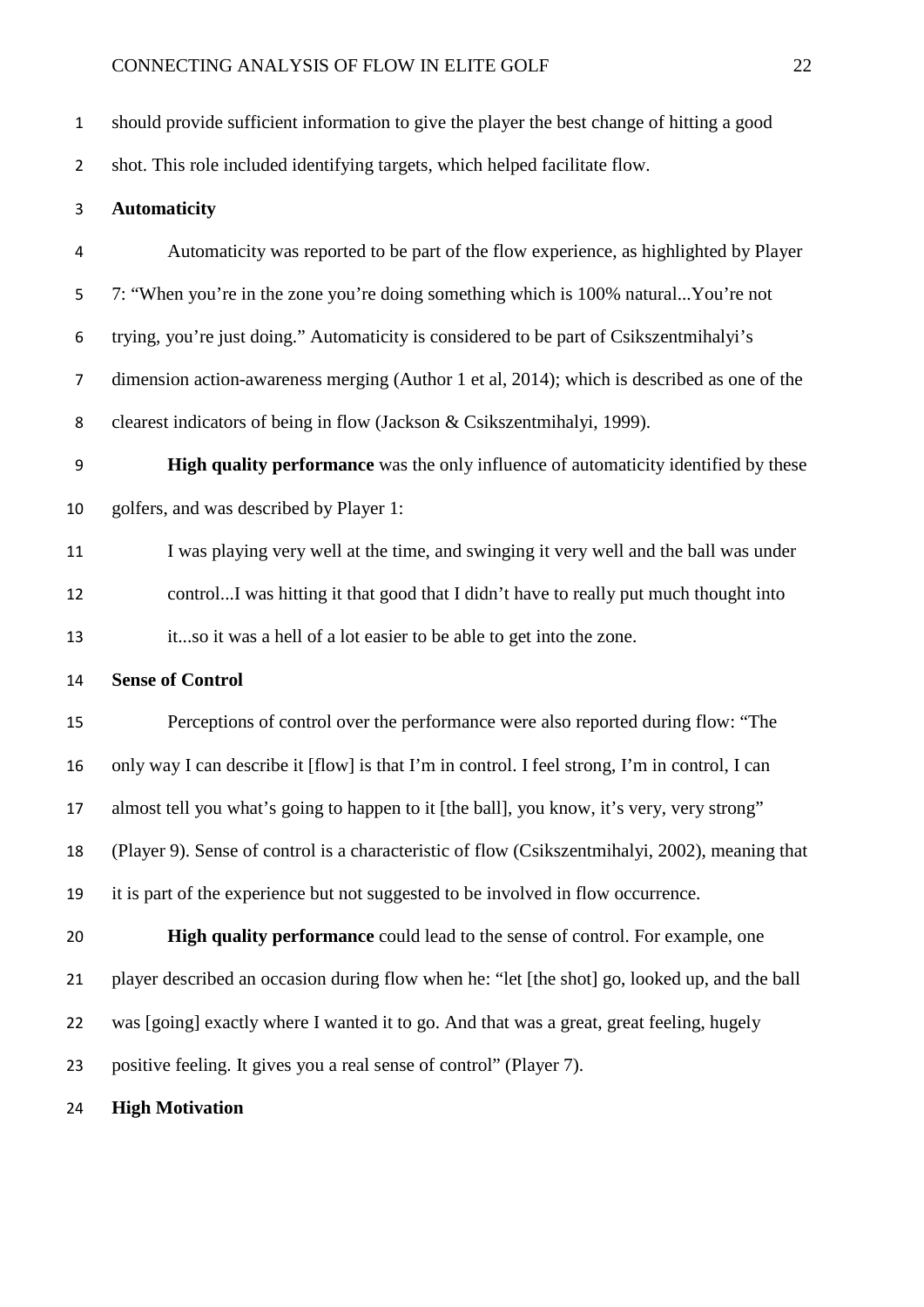These players reported being more motivated during flow, described as needing to 'raise their game' and 'get more out of themselves.' Author 1 et al (2014) found similar themes, suggesting that increased motivation could be a golf-specific aspect of the flow experience. These descriptions are considered to be part of autotelic experience (Author 1 et al, 2014), which describes intrinsic motivation and the intrinsic rewards gained from experiencing flow (Csikszentmihalyi, 2002).

 **Perceived level of challenge** could lead to enhanced motivation: "When there's crowds, when you're playing with a bigger player, I think you kind of fall into it [flow] a lot easier…You up your game almost when you play with better players" (Player 5). In support, Russell (2001) suggested that college athletes from various sports were motivated as a function of the importance of the given event.

#### **Summary of Findings**

 Figure 1 presents a summary of these findings in terms of the facilitators identified, 14 and the specific ways in which they influenced characteristics of flow. The caddie  $(n = 5)$ , 15 preparation and practice  $(n = 5)$ , and high-quality performance  $(n = 4)$  appeared to influence flow in the highest number of possible ways. The most-influenced aspects of flow (i.e., 17 influenced *by* these facilitators) were heightened concentration  $(n = 6)$  and increased 18 confidence  $(n = 5)$ . Although we do not propose that a higher number of connections suggests a stronger influence on flow, it was interesting that Player 7 described the importance of concentration and confidence for succeeding at the highest level of golf: "To become a repetitive winner, to become a star, to achieve that level of concentration and confidence, only a few people can do that. And that's what separates the average player to the superstars." **[Insert Figure 1 near here]**

#### **Concluding Remarks**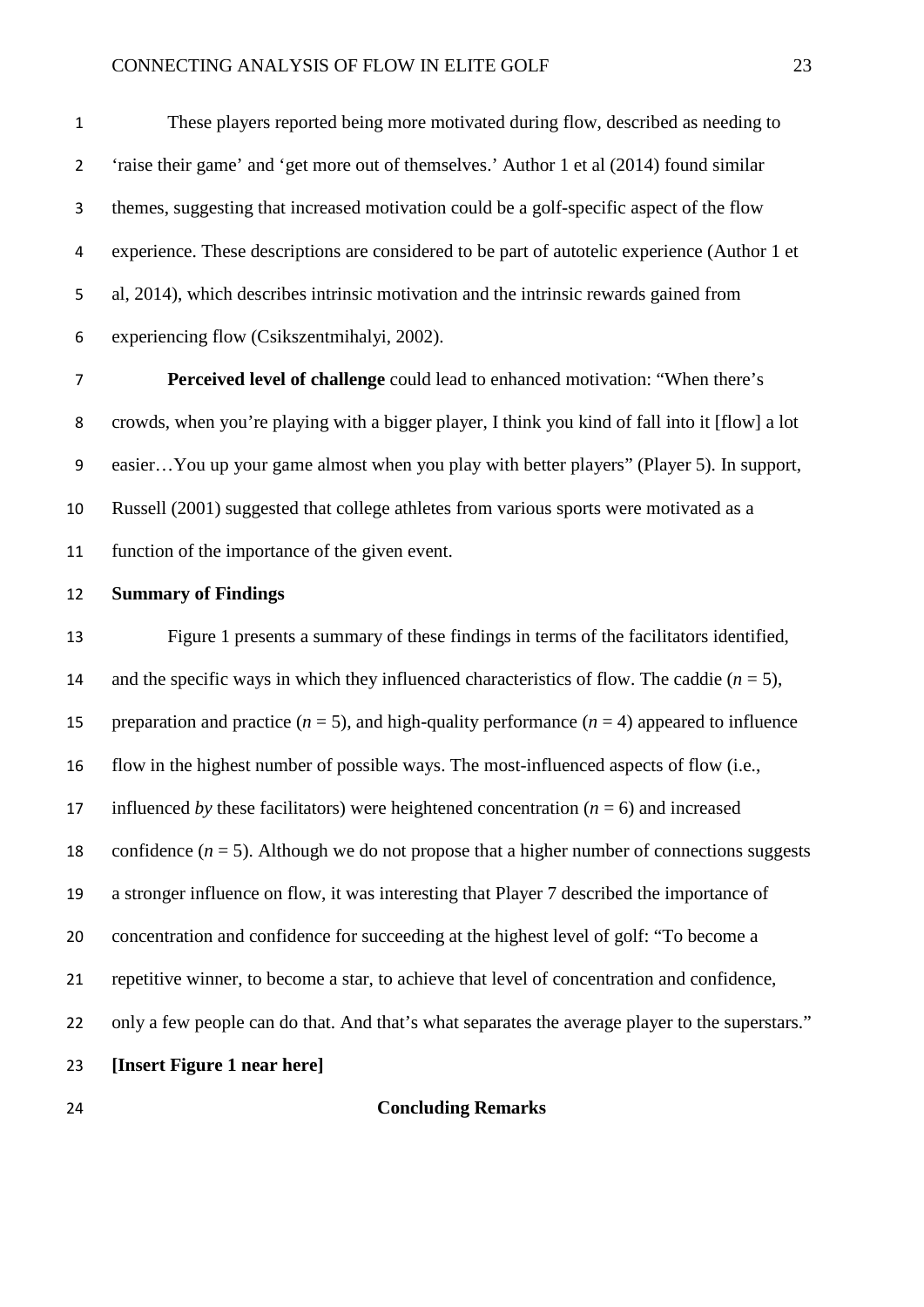The aim of this study was to explore how factors perceived to facilitate flow influenced its occurrence, by using connecting analysis. The primary contribution of this study is the identification of ways in which the perceived facilitators could influence flow occurrence. As such, this study begins to answer the call of Kimiecik and Stein (1992) for researchers to investigate the underlying mechanisms of flow. The present research also builds understanding of optimal psychological states in golf by providing insights from a sample of athletes who competed full-time at the highest level in Europe.

 By employing connecting analysis, this study attempted to present a more complete way of investigating flow occurrence, and one which could help researchers make progress in attempting to explain this elusive state. The use of both thematic and connecting analyses for studying the occurrence of flow could be particularly useful if researchers continue to explore facilitating factors in different sports or standards of participation. In doing so, it may be possible to identify consistent connections which underlie flow occurrence across settings.

 The connections identified here present a range of hypotheses which could be tested quantitatively (e.g., using correlational studies) in order to further establish the mechanisms underlying flow. For example, the Sources of Sport Confidence Questionnaire (Vealey et al, 1998) could assess the influence of facilitators on the high-perceived skills component of challenge-skills balance in flow occurrence (using the Flow State Scale-2; Jackson & Eklund, 2004). Also using the FSS-2, the Test of Performance Strategies (Thomas, Murphy & Hardy, 1999) could assess the influence of psychological skills on flow occurrence. Finally, the Sport Commitment Model Questionnaire (Scanlan et al, 1993) could assess the relationship between commitment and flow, and the Dispositional Flow Scale-2 (Jackson & Eklund, 2004) could explore whether more committed athletes experience flow more often. Of the facilitating factors identified in the current study, effective preparation, optimal environmental and situational conditions, good performance, and psychological skills are all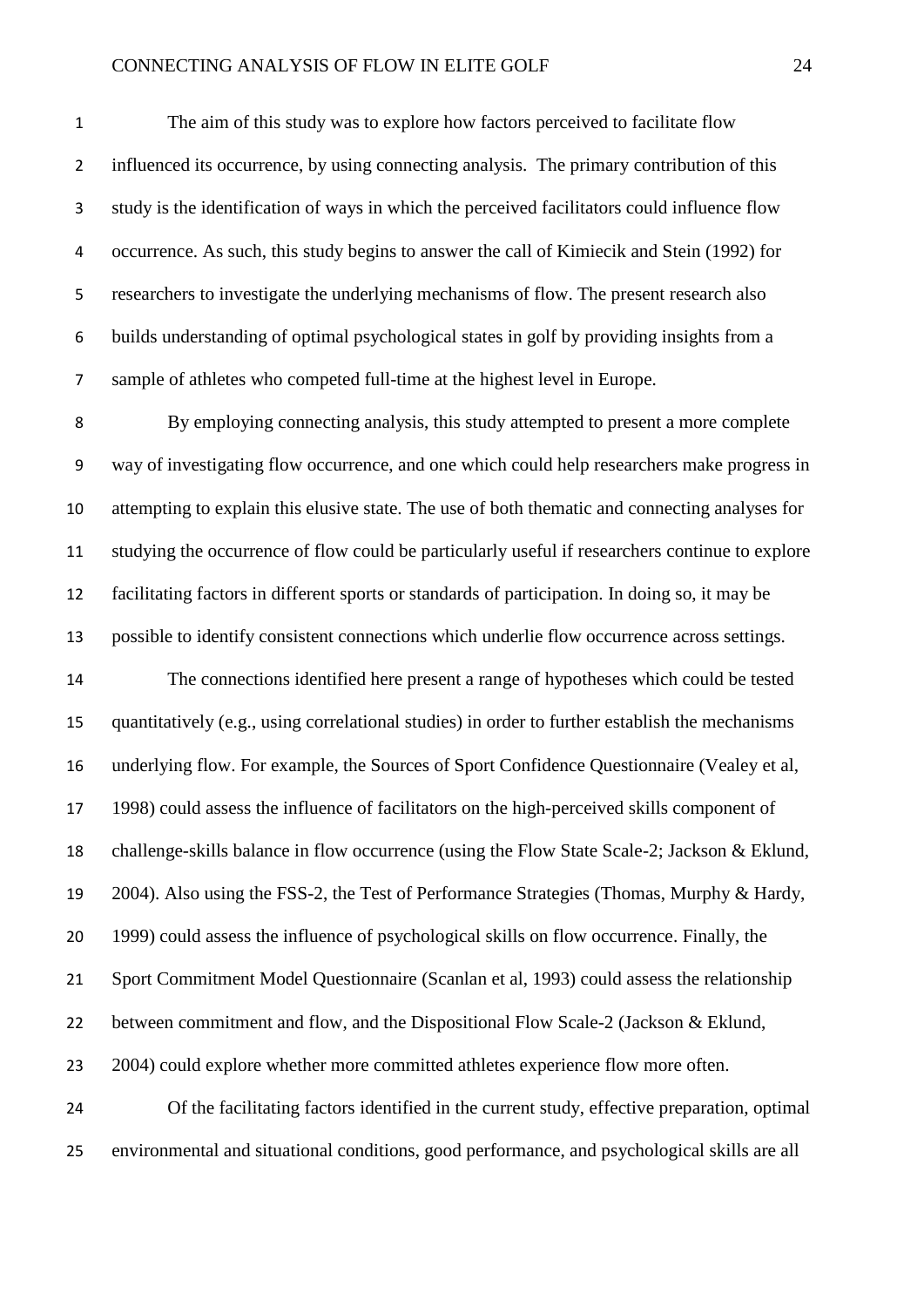similar to factors which have been reported previously (see Author 1 et al, 2012a for a review). Interestingly, positive feedback, goals, and challenge-skills balance (perceived challenge and high confidence) were dimensions of the experience which also influenced others. The influence of these dimensions appears to support their conceptualisation as flow conditions, (Nakamura & Csikszentmihalyi, 2002). Optimal arousal, motivation, and concentration have been reported as facilitators of flow previously, however in this study they were not found to influence any others, suggesting that they may have only been part of the flow experience for these players.

 In addition, two novel facilitators were identified. Commitment is suggested to be important factor in distinguishing successful athletes from their less successful counterparts (Orlick & Partington, 1998). Therefore, it is interesting that the current research appears to be the first time commitment has been identified as a facilitator of flow, especially given the extent of flow research which has focused on elite athletes (e.g., Jackson, 1992, 1995; Young, 2000). One explanation could be that commitment is important in individual sports which require the athlete to manage their own training and performance rather than relying on a team manager or coach. Thus, future studies could explore the prevalence of commitment as a facilitator of flow in other sports.

 As caddies have not been identified in previous golf-specific studies of flow, their influence could be specific to this highest level of the game (e.g., where they are necessary in tournaments). The present findings support a number of conclusions from Lavallee et al. (2004), and add psychological skills to understanding of this relationship. While a caddie is a golf-specific difference for flow occurrence, it would be interesting to explore whether individuals who play similar roles in other sports have the same influence, such as co-pilots in rally driving, guides in Paralympic events such as skiing, as well as teammates, and partners in sports such as tennis and rowing.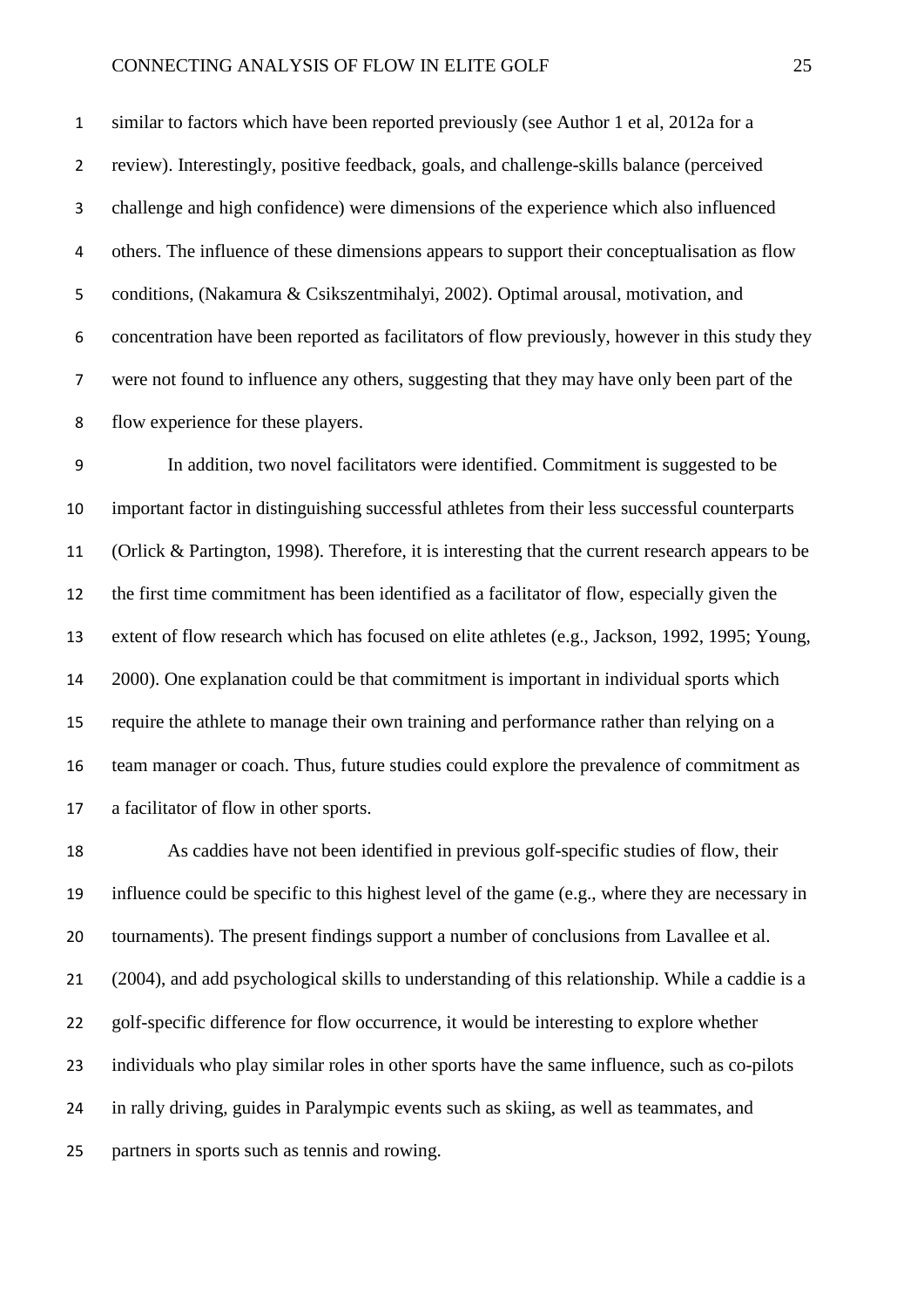Compared to the common conceptualisation of flow (Csikszentmihalyi, 2002), most dimensions were also reported in this study. However, no connections were identified for enjoyment, absorption, or time transformation. While it could be the case that these players simply did not recall, or were not able to articulate, connections for these three dimensions, it could also be that those dimensions occur as a result of experiencing flow. For example, enjoyment might be gained from the whole experience, rather than being influenced by any specific factors, which could possibly explain why no connections were reported here.

 Finally, key attributes (i.e., challenge, confidence, control, and commitment; Clough et al., 2002) associated with mental toughness were also apparent. For example, challenge and confidence are suggested to make up challenge-skill balance (Author 1 et al., 2014); in flow, the individual also experiences a sense of control (Csikszentmihalyi, 2002); while commitment was identified here as a facilitator of these states. A relationship between mental toughness and dispositional flow has been found (Author 3 et al, 2013), but these findings suggest mental toughness and flow states could be related. One example of this relationship could be in the management of flow states: mentally tough golfers may be better able to maximise and prolong flow to perform at their peak for longer, by maintaining focus and avoiding disruptive factors such as negative thoughts or performance mistakes.

## **Limitations and Recommendations**

 As with any study, there are limitations. This study sacrificed breadth to achieve depth, and single rather than repeat interviews were conducted. The inherently subjective data analysis process means that while we present our interpretation of the data, others may arrive at alternative explanations and conclusions, although the use of various trustworthiness strategies aimed to address this issue. This study only focused on positive/facilitative influences of flow; preventing and disrupting interactions could also be explored to add detail to the description identified here. Although numerous possible interactions have been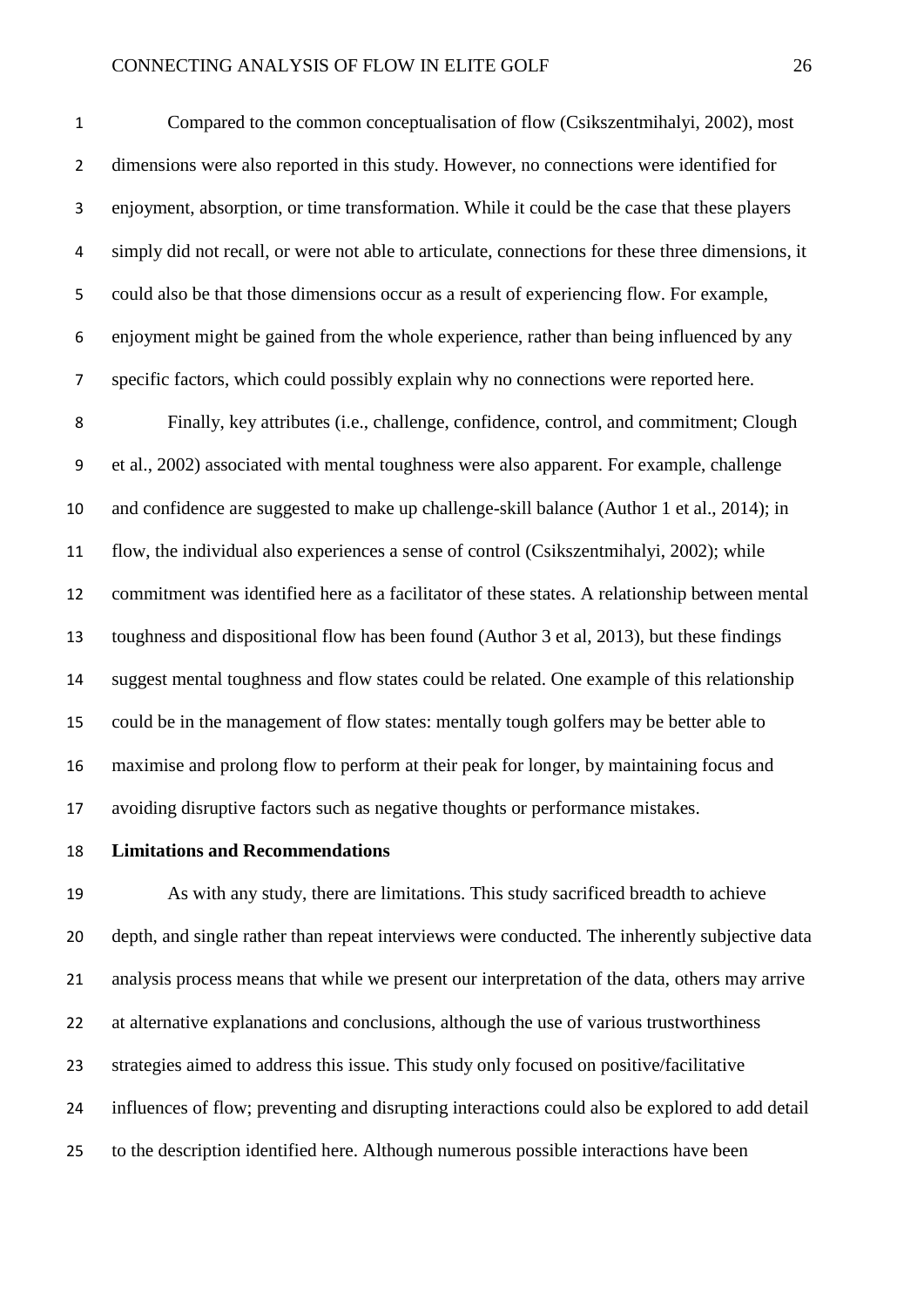identified which *could* bring about flow, different facilitators and connections may be more relevant in other types of sport. Future studies should investigate other standards of participation and other sporting contexts (e.g., fast-paced, team sports), which would certainly add to these findings. Future researchers could also investigate sports in which flow states may last only a few seconds (e.g., trampolining, or diving) compared to sports in which flow may last for a more extended time period (e.g., marathon runners). For example, researchers could explore whether the experience and facilitators of flow may be different. While the use of connecting analysis has started to identify how these facilitators influence flow, it remains difficult to know which factors and connections, under which conditions or in what order, are necessary for flow to occur. That is, it is difficult to identify a clear starting point for the process of flow occurrence, or the point at which the player gets into flow. It should also be noted that flow is likely to result from a combination of these connections. That is, preparation can lead to confidence, which in turn makes flow occurrence more likely; however, the connection between preparation and confidence is not guaranteed to produce flow on its own. One avenue for future studies could be to explore ways of collecting "experience-near" (Csikszentmihalyi, 1988) data from specific and recent flow states rather than general reflections on these experiences. This may help researchers gather clearer data about the chronological sequence with which these facilitators and connections occur.

 Finally, from an applied perspective, specific strategies could be used to manage, maximise, and prolong flow states. When in flow, these players reported directing their focus (paradoxically) *away* from the performance in between shots to avoid analytical, and possibly disruptive, thoughts. This could also be important for caddies who might (by focusing too much on the task at hand) inadvertently cause the analytical reflections that these players were deliberately seeking to avoid.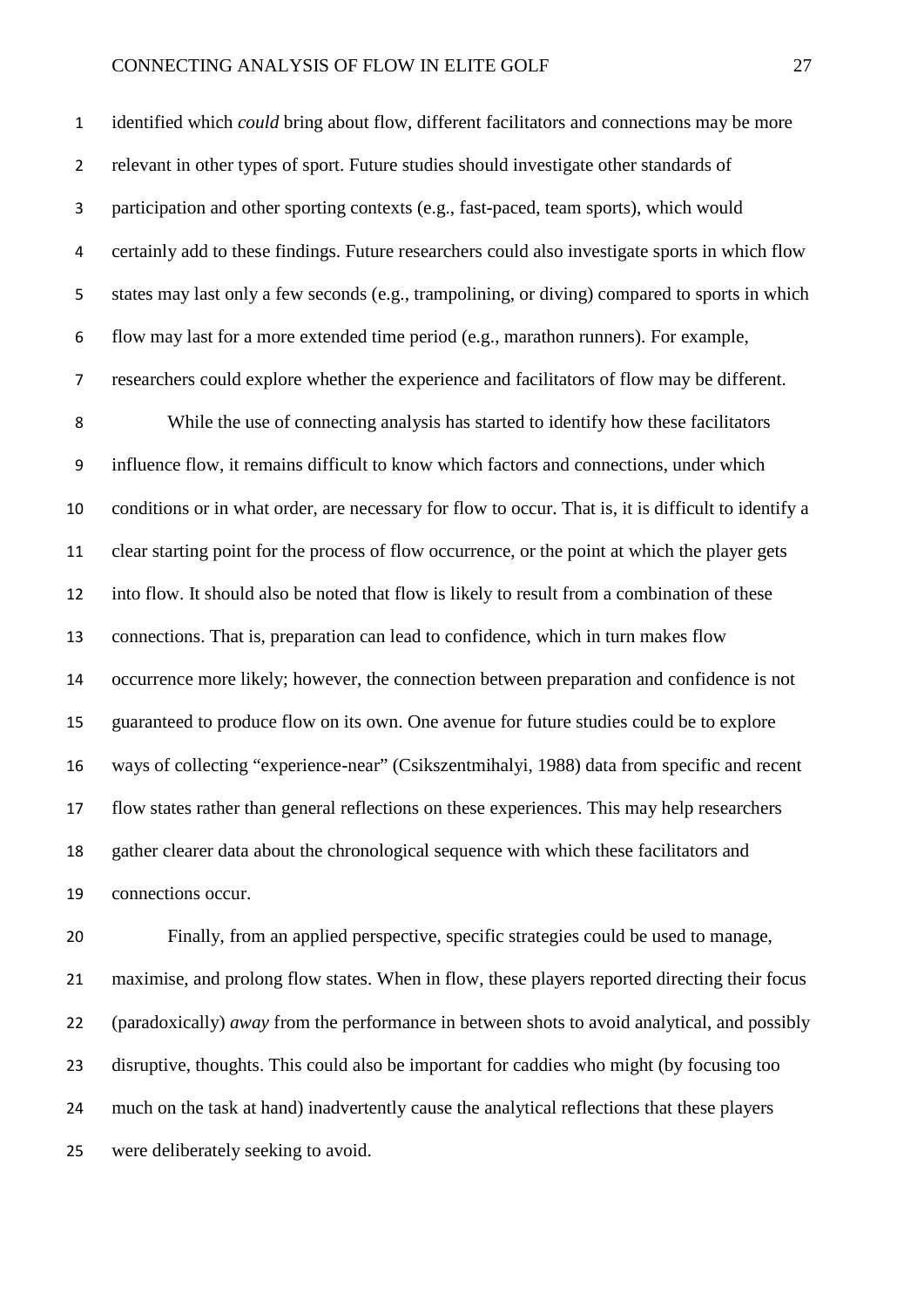| $\mathbf 1$    | <b>References</b>                                                                                      |
|----------------|--------------------------------------------------------------------------------------------------------|
| 2              | Note: Five references have been removed to protect the authors' anonymity.                             |
| 3              | Bandura, A. (1997). Self-efficacy: The exercise of control. New York: Freeman.                         |
| 4              | Braun, V., & Clarke, V. (2006). Using thematic analysis in psychology. Qualitative Research            |
| 5              | in Psychology, 3(2), 77-101. doi:10.1191/1478088706qp063oa                                             |
| 6              | Charmaz, K. (2006). Constructing grounded theory: A practical guide through qualitative                |
| $\overline{7}$ | <i>analysis.</i> London: Sage.                                                                         |
| 8              | Chavez, E. (2008). Flow in sport: A study of college athletes. Imagination, Cognition and              |
| 9              | Personality, 28(1), 69-91. doi:10.2190/IC.28.1.f                                                       |
| 10             | Clough, P., Earle, K., & Sewell, D. (2002). Mental toughness: The concept and its measurement.         |
| 11             | In I. Cockerill (Ed.), Solutions in Sport Psychology (pp.32-43). London: Thomson.                      |
| 12             | Coté, J., Samela, J.H., Baria, A., & Russell, S.J. (1993). Organizing and interpreting unstructured    |
| 13             | qualitative data. The Sport Psychologist, 7(2), 127-137.                                               |
| 14             | Cotterill, S. (2010). Pre-performance routines in sport: current understanding and future              |
| 15             | directions. International Review of Sport and Exercise Psychology, 3(2), 132-153.                      |
| 16             | doi:10.1080/1750984X.2010.488269                                                                       |
| 17             | Creswell, J., & Miller, D. (2000). Determining validity in qualitative inquiry. Theory into            |
| 18             | Practice, 39(3), 124-130. doi:10.1207/s15430421tip3903_2                                               |
| 19             | Csikszentmihalyi, M. (1975). Beyond boredom and anxiety. San Francisco: Jossey-Bass.                   |
| 20             | Csikszentmihalyi, M. (2002). Flow: The psychology of optimal experience (2 <sup>nd</sup> edition). New |
| 21             | York: Harper & Row.                                                                                    |
| 22             | de Manzano, O., Theorell, T., Marmat, L., & Ullén, F. (2010). The psychophysiology of flow             |
| 23             | during piano playing. <i>Emotion</i> , 10(3), 301-311. doi: 10.1037/a0018432                           |
| 24             | Dey, I. (1993). Qualitative data analysis. London: Routledge.                                          |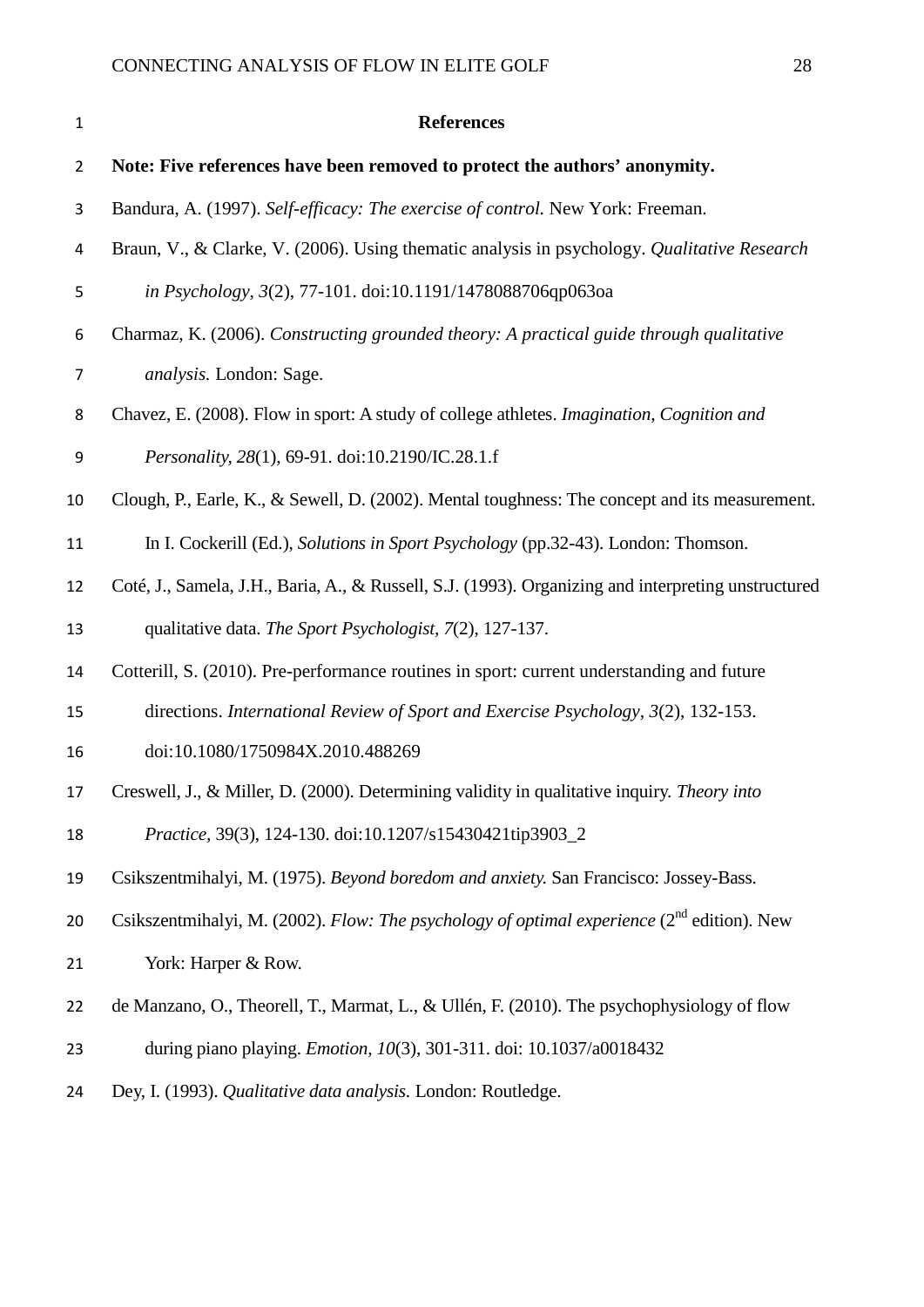- Glaser, B.G. (1992). *Basics of grounded theory analysis: Emergence vs forcing.* Mill Valley,
- CA: Sociology Press.
- Griffith, C.R. (1925). Psychology and its relation to athletic competition. *American Physiology*
- *Education Review,* 30(4), 193–199. doi:10.1080/23267224.1925.10652511
- Jackson, S. (1992). Athletes in flow: A qualitative investigation of flow states in elite figure
- skaters. *Journal of Applied Sport Psychology, 4*(2), 161-180.
- [doi:10.1080/10413209208406459](http://dx.doi.org/10.1080%2F10413209208406459)
- Jackson, S. (1995). Factors influencing the occurrence of flow state in elite athletes. *Journal of*
- *Applied Sport Psychology, 7*(2), 138-166. doi: 10.1080/10413209508406962
- Jackson, S. (1996). [Toward a conceptual understanding of the flow experience in elite athletes.](http://web.ebscohost.com/ehost/viewarticle?data=dGJyMPPp44rp2%2fdV0%2bnjisfk5Ie46bJQt6u1S7Kk63nn5Kx95uXxjL6nsEevra1Krqa3OK%2bouEy0sLNNnsbLPvLo34bx1%2bGM5%2bXsgeKzq0m2rrNQs6yvS7Kc6nns3bt97JziervpsYCk6t9%2fu7fMPt%2fku2vOvrFRtqi2T6Tc7Yrr1%2fJV5OvqhPLb9owA&hid=9)
- *Research Quarterly for Exercise & Sport,* 67(1), 76-90. doi:
- 10.1080/02701367.1996.10607928
- Jackson, S., & Csikszentmihalyi, M. (1999). *Flow in sports: The keys to optimal experiences and performances*. Champaign, IL: Human Kinetics.
- Jackson, S., & Eklund, R. (2004). *The flow scale manual.* Morgantown, WV: Fitness Information Technology.
- Jackson, S., & Roberts, G. (1992). Positive performance state of athletes: Towards a conceptual
- understanding of peak performance. *Sport Psychologist, 6*(2), 156-171.
- Jackson, S., Martin, A.J., & Eklund, R.C. (2008). Long and short measures of flow:
- Examining construct validity of the FSS-2, DFS-2 and new brief counterparts. *Journal of*
- *Sport and Exercise Psychology, 30*(5), 561-587.
- Jones, M., Meijen, C., McCarthy, P., & Sheffield, D. (2009). A theory of challenge and threat
- states in athletes. *International Review of Sport and Exercise Psychology, 2*(2), 161-180.
- doi: 10.1080/17509840902829331
- Kendall, J. (1999). Axial coding and the grounded theory controversy. *Western Journal of*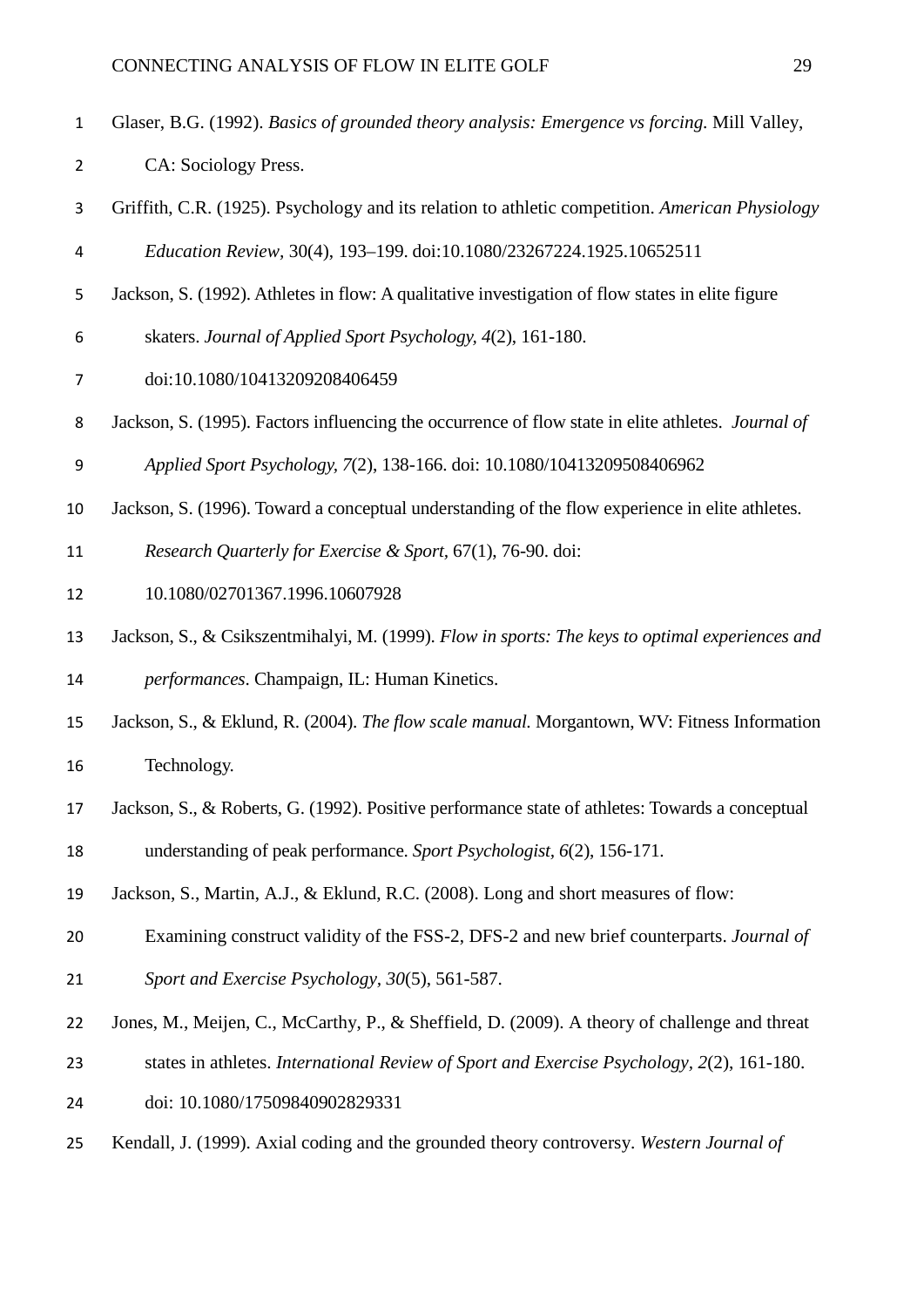| $\mathbf{1}$   | Nursing Research, 21(6), 743-757. doi: 10.1177/019394599902100603                                   |
|----------------|-----------------------------------------------------------------------------------------------------|
| $\overline{2}$ | Kimiecik, J., & Stein, G. (1992). Examining flow experiences in sport contexts: conceptual          |
| 3              | issues and methodological concerns. Journal of Applied Sport Psychology, $4(2)$ , $144 - 60$ .      |
| 4              | doi:10.1080/10413209208406458                                                                       |
| 5              | Koehn, S. (2013). Effects of confidence and anxiety on flow state in competition. <i>European</i>   |
| 6              | Journal of Sport Science, 13(5), 543-550. doi:10.1080/17461391.2012.746731                          |
| 7              | Lavallee, D., Bruce, D., & Gorely, T. (2004). The golfer-caddie partnership: An exploratory         |
| 8              | investigation into the role of the caddie. Athletic Insight, $6(1)$ , 20-35.                        |
| 9              | Locke, E., & Latham, G. (2006). New directions in goal-setting theory. Current Directions in        |
| 10             | Psychological Science, 15(5), 265-268. doi: 10.1111/j.1467-8721.2006.00449.x                        |
| 11             | Martens, R., Burton, D., Vealey, R., Bump, L., & Smith, D. (1990). Development and validation       |
| 12             | of the Competitive State Anxiety Inventory-2. In R. Martens, R.S. Vealey, & D. Burton               |
| 13             | (Eds.), Competitive anxiety in sport (pp.117-190). Champaign, IL: Human Kinetics.                   |
| 14             | Maxwell, J. (2004). Using qualitative methods for causal explanation. Field Methods, 16(3), 243-    |
| 15             | 264. doi: 10.1177/1525822X04266831                                                                  |
| 16             | Maxwell, J. (2012). A realist approach for qualitative methods. California: Sage.                   |
| 17             | Maykut, P., & Morehouse, R. (1994). Beginning qualitative research: A philosophic and practical     |
| 18             | guide. London: Falmer Press.                                                                        |
| 19             | McCaffrey, N., & Orlick, T. (1989). Mental factors relating to excellence among top                 |
| 20             | professional golfers. International Journal of Sport Psychology, 20(4), 256-278.                    |
| 21             | Nakamura, J., & Csikszentmihalyi, M. (2002). The concept of flow. In C.R. Snyder & S.J.             |
| 22             | Lopez (Eds.), Handbook of positive psychology (pp.89-105). New York: Oxford                         |
| 23             | University Press.                                                                                   |
| 24             | Nicholls, A., Polman, R., & Holt, N. (2005). The effects of individualized imagery interventions on |
| 25             | golf performance and flow states. Athletic Insight, 7(1), 43-64.                                    |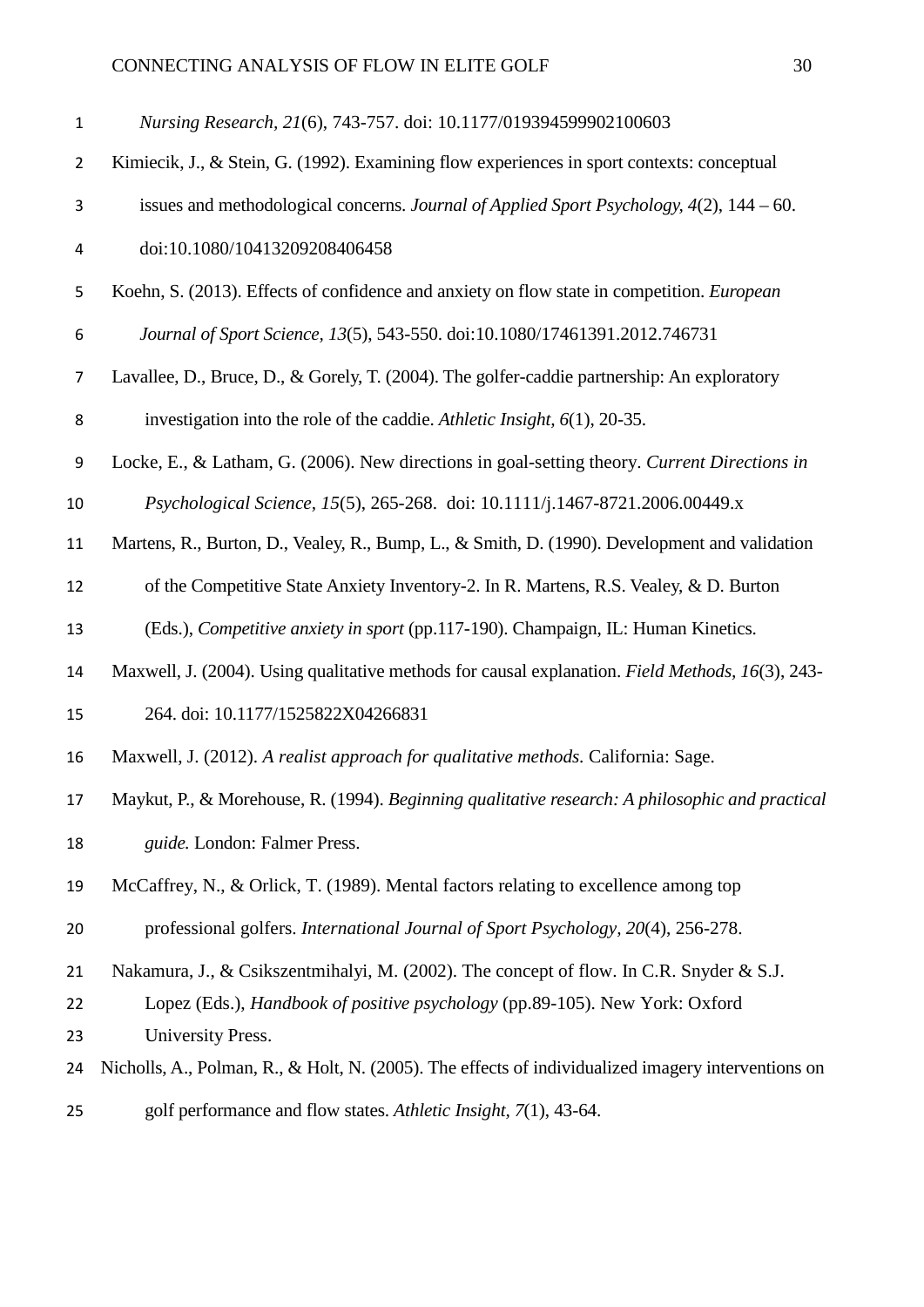- Orlick, T., & Partington, J. (1998). Mental links to excellence. *The Sport Psychologist, 2*(2), 105-130.
- Pates, J. (2013). The effects of hypnosis on an elite senior European golfer: A single-subject
- design. *International Journal of Clinical and Experimental Hypnosis, 61*(2), 1-12. doi:
- [10.1080/00207144.2013.753831](http://dx.doi.org/10.1080/00207144.2013.753831)
- Pates, J., & Maynard, I. (2000). The effects of hypnosis on flow states and golf performance. *Perceptual and Motor Skills, 91*(3), 1057-1075. doi: 10.2466/pms.2000.91.3f.1057
- Popper, K. R. (1959). *The logic of scientific discovery*. London: Hutchinson.
- Potter, J., & Hepburn, A. (2005). Qualitative interviews in psychology: problems and
- possibilities. *Qualitative Research in Psychology*, *2*(4), 281-307.
- doi:10.1191/1478088705qp045oa
- Russell, W.D. (2001). An examination of flow state occurrence in college athletes. *Journal of Sport Behavior, 24*(1), 83-107.
- 14 Sayer, A. (1992). *Method in social science: A realist approach* (2<sup>nd</sup> ed.). London: Routledge.
- Scanlan, T., Carpenter, P., Schmidt, G., Simons, J., & Keeler, B. (1993). The Sport
- Commitment Model: Development for the youth-sport domain. *Journal of Sport and*
- *Exercise Psychology, 15*(1), 16-38.
- Scanlan, T., Russell, D., Wilson, N., & Scanlan, L. (2003). Project on Elite Athlete
- Commitment (PEAK): 1. Introduction and methodology. *Journal of Sport and Exercise*
- *Psychology, 25*(3), 360-376.
- Singer, R. (2002). Preperformance state, routines and automaticity: What does it take to realise
- expertise in self-paced events? *Journal of Sport and Exercise Psychology, 24*(4), 359-375.
- Smith, B., & Caddick, N. (2012). Qualitative methods in sport: A concise overview for guiding
- social scientific research. *Asia Pacific Journal of Sport and Social Science, 1*(1), 60-73.
- doi:10.1080/21640599.2012.701373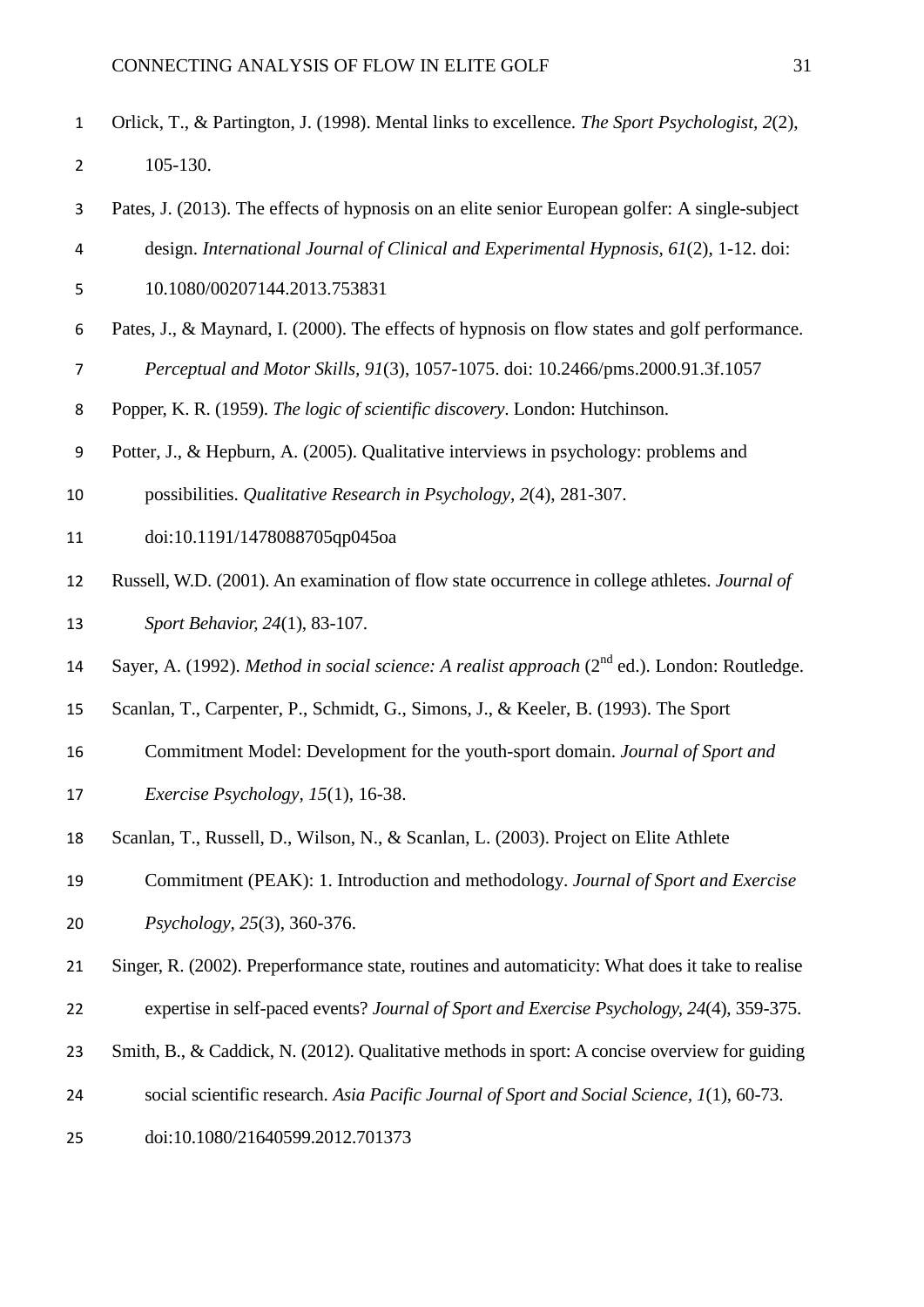- Sparkes, A.C., & Smith, B. (2009). Judging the quality of qualitative inquiry: Criteriology and
- relativism in action. *Psychology of Sport and Exercise, 10*(5), 491-497.
- [doi:10.1016/j.psychsport.2009.02.006](http://dx.doi.org/10.1016%2Fj.psychsport.2009.02.006)
- Sparkes, A.C., & Smith, B. (2014). *Qualitative research methods in sport, exercise and health.*  Oxon: Routledge.
- Spencer, L., Ritchie, J., O' Connor, W., Morrell, G., & Ormston, R. (2014). Analysis in practice.
- In J. Ritchie, J. Lewis, C. McNaughton Nicholls & R. Ormston (Eds.), *Qualitative research*

*practice* (pp.295-345). London: Sage.

- Strauss, A., & Corbin, J. (1998). *Basics of qualitative research: Grounded theory technique*
- 10 and procedures  $(2^{nd}$  ed.). Thousand Oaks, CA: Sage.
- Sugiyama, T., & Inomata, K. (2005). Qualitative examination of flow experience among top Japanese athletes. *Perceptual and Motor Skills, 100*(3), 969-982.
- doi: 10.2466/PMS.100.3.969-982
- Thomas, P., Murphy, S., & Hardy, L. (1999). Test of performance strategies: Development
- and preliminary validation of a comprehensive measure of athletes' psychological skills.
- *Journal of Sports Sciences, 17*(9), 697-711. doi: 10.1080/026404199365560
- Vealey, R., Hayashi, S., Garner-Homan, M., & Giaccobi, P. (1998). Sources of sport-
- confidence: Conceptualisation and instrument development. *Journal of Sport and*
- *Exercise Psychology, 20*(1), 54-80.
- Vealey, R., & Chase, M. (2008). Self-confidence in sport. In T. Horn (Ed.), *Advances in*

*Sport Psychology* (pp.65-98). Champaign, Il: Human Kinetics.

- Young, J. A. (2000). Professional tennis players in the zone. In S. J. Haake & A. Coe (Eds.),
- *Tennis science and technology* (pp.417-422). Malden, MA: Blackwell Science.
- 
-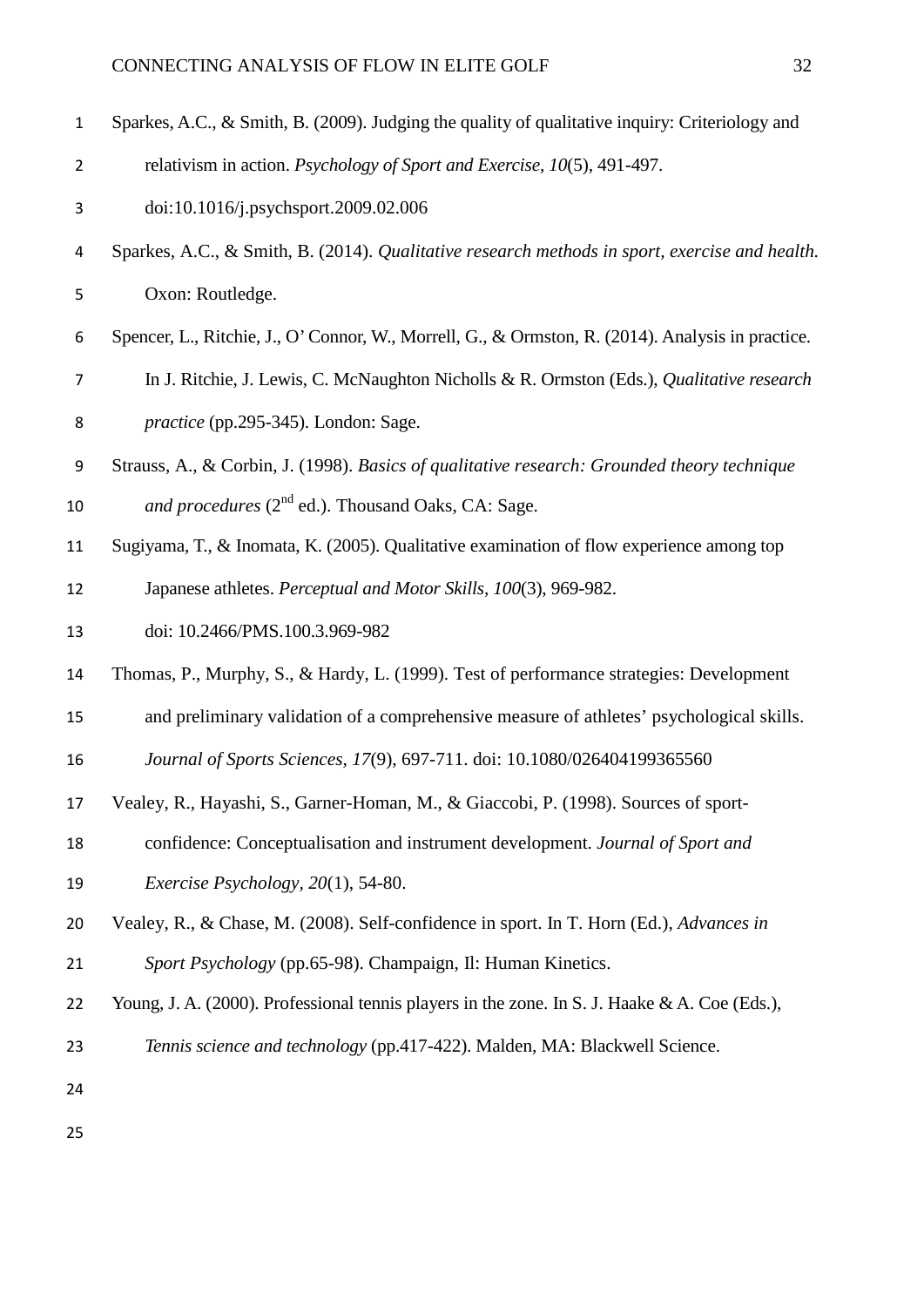## **Tables**

# Table 1: Participant demographics

| Player    | Age        | Seasons on    | Nationality | Current playing |
|-----------|------------|---------------|-------------|-----------------|
|           |            | European Tour |             | status          |
|           | 23         |               | England     | European Tour   |
| 2         | 24         | 2             | England     | European Tour   |
| 3         | 26         | 4             | England     | European Tour   |
| 4         | 29         | 6             | Belgium     | European Tour   |
| 5         | 32         | 5             | England     | European Tour   |
| 6         | 34         |               | Ireland     | European Tour   |
|           | 42         | 12            | England     | Retired         |
| 8         | 44         | 20            | Ireland     | European Tour   |
| 9         | 58         | 18            | Scotland    | Senior Tour     |
| 10        | 58         | 24            | England     | Senior Tour     |
| Mean (SD) | 37 (13.08) | 10.7(7.5)     |             |                 |
|           |            |               |             |                 |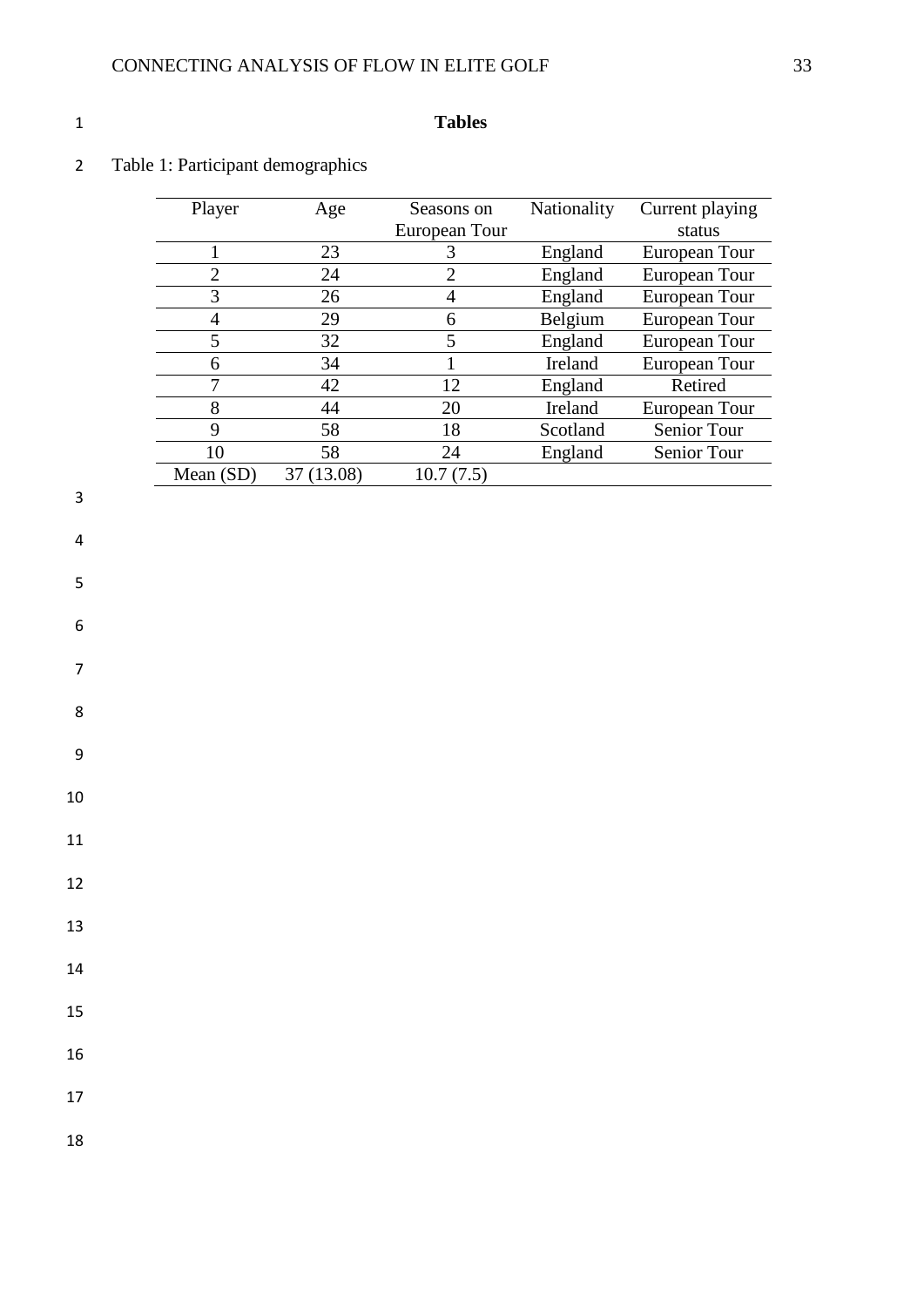# 1 **Appendix**

2 Table A1: Factors perceived to facilitate flow by European Tour golfers.

| <b>Raw Data Codes</b>                                                                                     | <b>Higher-Order Themes</b> | <b>Categories</b> |
|-----------------------------------------------------------------------------------------------------------|----------------------------|-------------------|
| Positive, calming, non-distracting circumstances set up for success                                       | Off-course scenario        |                   |
| It takes hard work, dedication, and commitment; all I did was work                                        | Hard work, dedication      |                   |
| on my game; putting in work during off-season                                                             | and commitment             |                   |
| It's all about being professional - it's a life managing thing.                                           |                            | Commitment        |
| Immersing yourself in your own bubble; not allowing anything in                                           | Professionalism and        |                   |
| the way of what you're doing                                                                              | self-management            |                   |
| Being selfish, clearing the decks and saying 'no'; don't do                                               |                            |                   |
| anything, or talk to anyone, that you don't want to                                                       |                            |                   |
| Doing the same things every time before playing                                                           | Pre-round routine          |                   |
| Hitting it well during the warm-up; warming up well                                                       | Warm-up                    |                   |
| It's all about preparation and having everything in place; doing as                                       | Being fully prepared       | Effective         |
| much as you can to ensure you play well                                                                   |                            | practice and      |
| Had good practice rounds; ingraining your game through practice                                           | Practicing well            | preparation       |
| Mental preparation - mentally rehearsing the round before playing                                         | Mental preparation         |                   |
| Physically prepared; feeling in good shape; body feels good                                               | Physically prepared        |                   |
| Felt rested and ready to compete; go to the course with calm mind                                         | Readiness                  |                   |
| Doing the same thing every time; I'm trying to be as focused as I                                         | Pre-shot routine           |                   |
| can possibly be during the routine                                                                        |                            |                   |
| Being able to switch focus on and off between shots                                                       | Switching on and off       | Psychological     |
| Breathing exercises to slow heart rate down                                                               | <b>Breathing exercises</b> | skills            |
| Slow yourself down when you get nervous                                                                   | Walking slower             |                   |
| Talk about anything but golf to distract yourself from the situation                                      | Dissociation               |                   |
| Playing in good weather - no wind, sun shining                                                            | Perfect weather            |                   |
| Happy in the place; favourite city; nice scenery; good restaurants                                        | Like the place             | Optimal           |
| The course suited me; feeling good about the course                                                       | Like the course            | environmental     |
| Feeding off playing partners; comfortable with who playing with                                           | Playing partners           | and situational   |
| External factors click into place, everything goes to plan; good                                          | External factors click     | conditions        |
| yardages keep coming up; luck; calm atmosphere in crowd                                                   | into place                 |                   |
| Making sure you've got the right caddie                                                                   | →                          | The caddie        |
| It happens when it means something and the pressure builds; when                                          | Demanding or               | Perceived level   |
| I'm playing with bigger players in front of crowds                                                        | challenging situations     | of challenge      |
| Truly believing in your ability to achieve; having huge confidence                                        | Confidence                 | High              |
| and belief in yourself                                                                                    |                            | confidence        |
| Went into the tournament feeling really good about my game                                                | Pre-round confidence       |                   |
| When you're playing better it happens more; it all stems from                                             | Playing well/shooting a    |                   |
| playing well/shooting a good score<br>The better my technique is, the better I'll play; the better you're | good score                 |                   |
| swinging the club the easier it is to get into (flow)                                                     | Having good technique      | High quality      |
| Holing long or unexpected putts; hitting bad shots that end up good                                       | Unexpected boosts          | performance       |
| It starts with something good followed by a period of momentum;                                           | Psychological              |                   |
| it's a growth thing - it builds up over time                                                              | momentum                   |                   |
| Knew I was swinging the club well; sensed that the swing was in                                           | Awareness of/feedback      |                   |
| place; swing clicked into place                                                                           | regarding swing            |                   |
| You know how you're swinging the club; Very aware of my                                                   |                            | Positive          |
| technique; Know if I make this move I'll get that result                                                  | Awareness of technique     | feedback          |
| Good feeling in putting stroke                                                                            | Aware that putting well    |                   |
| Trying to win/beat all the other players; trying to play the best I can                                   |                            | Performance       |
| Needing birdies to make the cut                                                                           | →                          | objectives        |